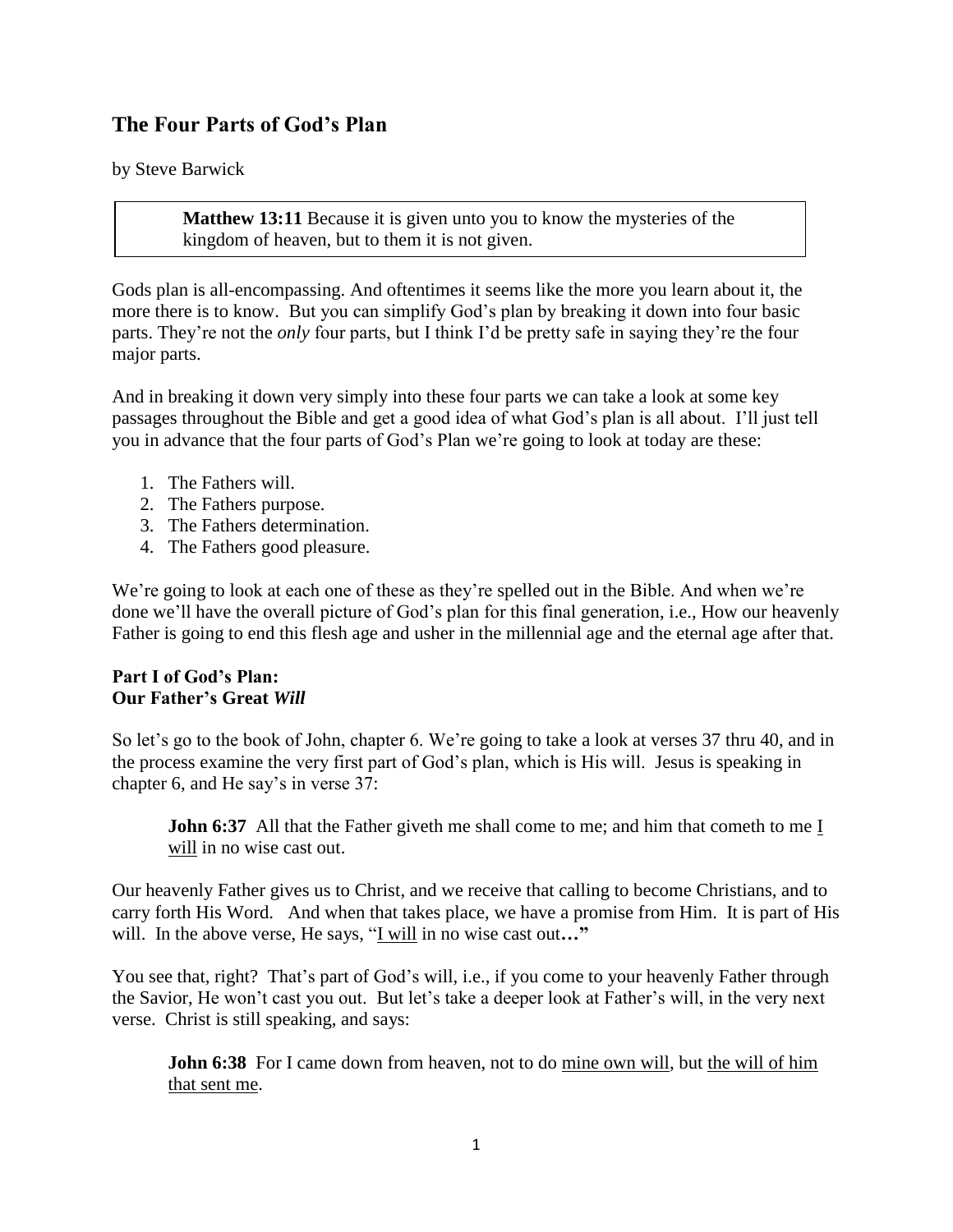And what exactly IS that will of God, which He sent our Lord and Savior Jesus Christ from heaven to accomplish?

**John 6:39** And this is the Father's will which hath sent me, that of all which he hath given me I should lose nothing, but should raise it up again at the last day.

In other words in the very last day of this flesh earth age, when the  $7<sup>th</sup>$  trump blows and Christ's 2<sup>nd</sup> advent begins, Christ's faithful servants will be raised up into their new spiritual bodies, and will be given eternal souls. As it's written in I Corinthians chapter 15:

**1Co 15:53** For this corruptible must put on incorruption, and this mortal must put on immortality.

**1Co 15:54** So when this corruptible shall have put on incorruption, and this mortal shall have put on immortality, then shall be brought to pass the saying that is written, Death is swallowed up in victory.

**1Co 15:55** O death, where is thy sting? O grave, where is thy victory?

So we see that the Fathers will is that all of those He has given to Christ for salvation, Christ should lose none, but should raise them up into eternal life at the last day. Let's continue for a moment in John 6:40:

**John 6:40** And this is **the will** of him that sent me, that every one which seeth the Son, and believeth on him, may have everlasting life: and  $I$  will raise him up at the last day.

That word everlasting means "eternal." It means you'll live forever, by believing on Christ. And of course everyone is going to see the Son when He returns at His 2nd advent. But not everyone's going to believe on Him as Lord and Savior. And those who don't are, to put it simply, operating outside of our Father's will.

So we see here that the Fathers will is to save His children. In fact, you can sum up your Father's will in those four very words: "To save His children." And He does so through Jesus Christ, whose name means Yahveh's Savior, the Anointed One.

If you want salvation you must come through Yahveh's Savior, the Anointed One. So that, in a nutshell, is your heavenly Fathers will.

Of course, for a person's will to be in effect, the testator, which is to say, the person who wrote the will, has to die. That's why our heavenly Father came in the flesh, in the person of Jesus Christ, and gave His life on the cross. The moment He gave his life, His *will* kicked into effect. And now it's a reality for anyone who believes on Jesus Christ.

God's will – i.e., to save His children – has been in full effect since the day Christ shed His precious blood on that cross. And all who believe on God *through Jesus Christ* can be saved.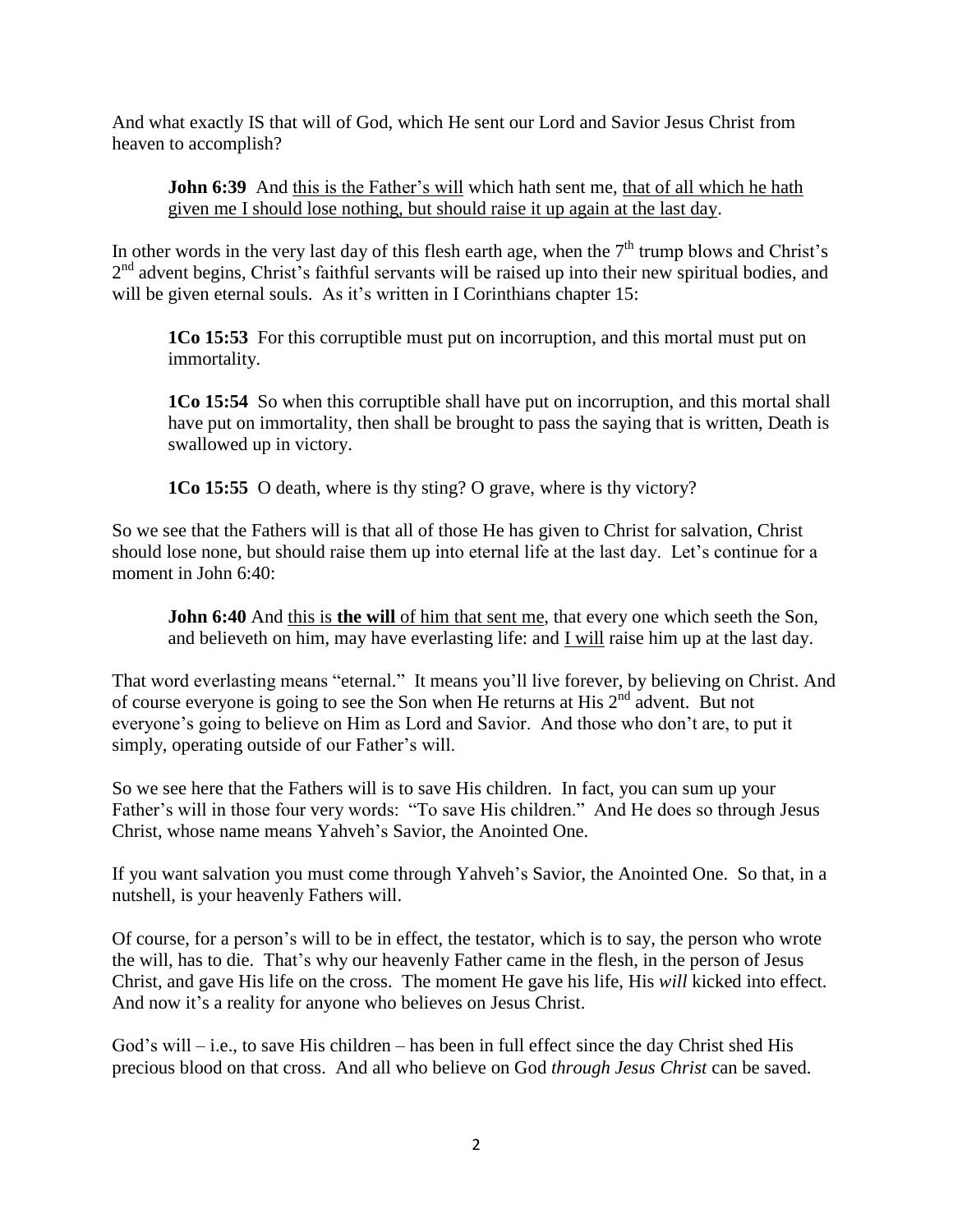None of them will be lost. But there's a little more to this will, and I don't want you to miss it. So let's go to 2 Peter 3:9 for just a moment.

**II Peter 3:9** The Lord is not slack concerning his promise, as some men count slackness; but is longsuffering to us-ward, not willing that any should perish, but that all should come to repentance.

The promise Peter is speaking of in the verse above is the promise of Christ's  $2<sup>nd</sup>$  coming. This includes God's promise of judgment on the wicked as well as His vindication of His faithful and righteous servants.

St. Peter is saying here the Lord is not slacking off concerning His promise. He's not simply taking His sweet time and letting things drag on and on. Instead, He's giving each and every one of His children the opportunity for salvation *through repentance*. Each child of God comes through the flesh only one time, in order to make up his or her mind whether or not to worship God and strive for heaven, or to worship Satan and embrace his evil system on this earth.

In other words, God is willing to give each and every one of His children a chance, in the natural order of things. That's because he's "not willing that any should perish, but that all should come to repentance."

In other words, His *will* is for all of His wayward children to be saved. And they *will* indeed be saved, but only if their own will lines up with His will. In other words, they have to *want* salvation through Christ Jesus in order to obtain it. And they have to be willing to obtain it God's way, which is to say, through repentance of sins.

You see, it's part and parcel of our Father's will that we must come to repentance regarding our sinful ways. Our very nature is to sin, and we must recognize that sinful nature in our self, and repent of it. And when we fall short and sin again, we must turn to Him and repent again, in sincere and humble recognition of the fact that our sinfulness can only be negated by Christ's atoning act on that cross, at which time He became the once-and-for-all-times sacrifice for sin. He paid the price for all of our sins, upon sincere and humble repentance.

In short, our heavenly Father is simply not willing that any of His wayward children should perish, but that all should take advantage of the specific and *only* means of salvation which He has provided the world: Jesus Christ. As it's so clearly written in the great book of John:

**Joh 3:16** For God so loved the world, that he gave his only begotten Son, that whosoever believeth in him should not perish, but have everlasting life.

**Joh 3:17** For God sent not his Son into the world to condemn the world; but that the world through him might be saved.

**Joh 3:18** He that believeth on him is not condemned: but he that believeth not is condemned already, because he hath not believed in the name of the only begotten Son of God.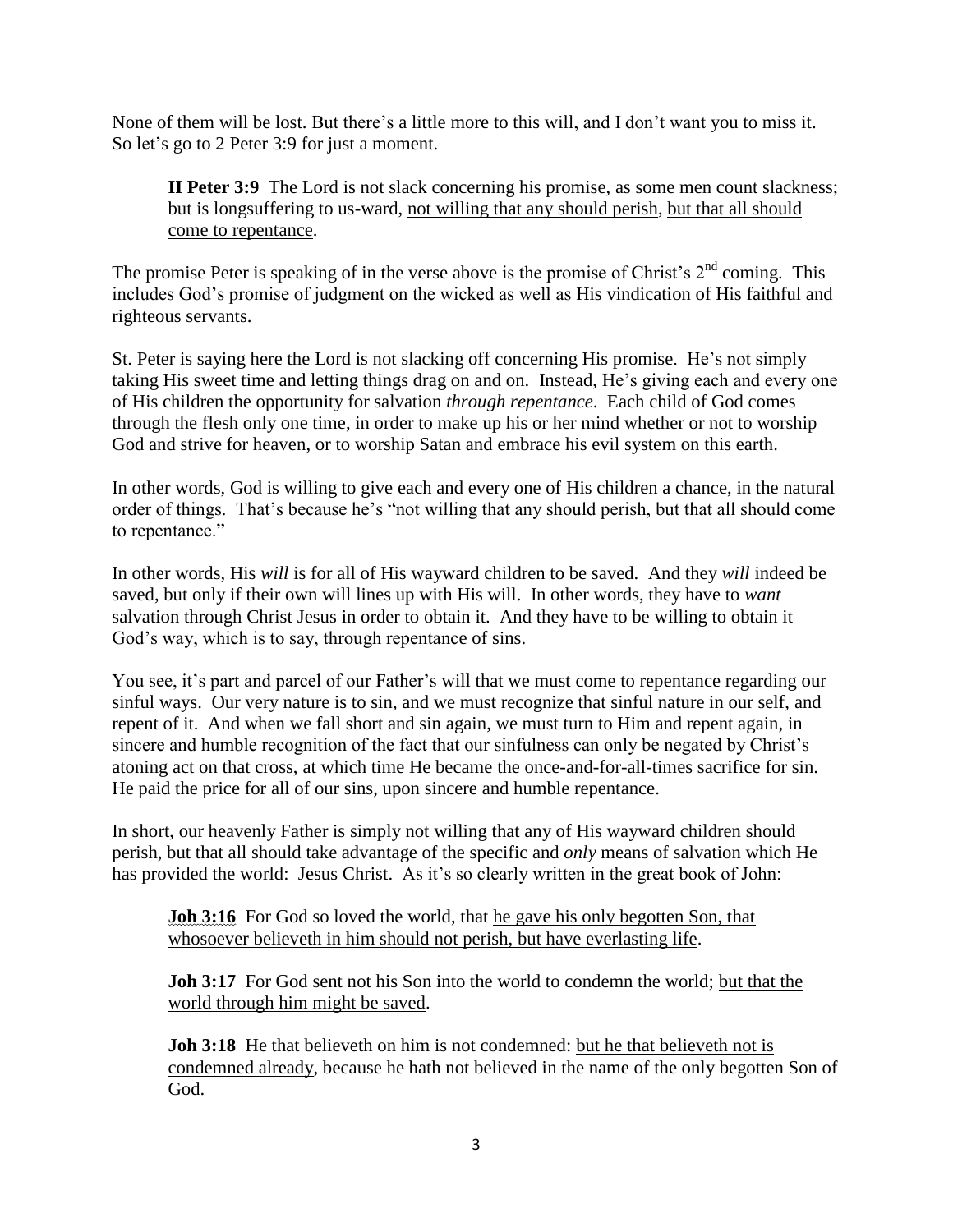That doesn't mean everyone's going to be saved. But it does mean He's not willing to lose any. He might have to lose some if and when, of their own free will, they say, "Nope, I don't want anything to do with you, Lord".

Indeed, we know from the book of Revelation there's a whole multitude at the end of the thousand year "millennium" teaching period that will once again choose to follow Satan over God, and will say, essentially, "We still don't want anything to do with you, Lord." And sadly, they end up in the lake of fire, to be blotted out, never to exist again in any form.

God has promised us a peaceful and trouble-free eternal family household. So the troublemakers will be done away with at the end of the millennium teaching period, after it's become abundantly clear they will never accept God's will and come to salvation through Jesus Christ. And so be it.

But the point is, part one of God's plan -- the Father's will -- is that all men should come to repentance and be saved so they don't have to perish in that lake of fire. And that beautiful will of God is open to *all* of us.

Even His enemies can change course and embrace His will. It's a wonderful thing. Amazing that anyone one would turn it down. And yet they do. So we see now part one of God's fourpart Plan for this flesh earth age: The Fathers will, which is to save His children through repentance of sins and belief on Jesus Christ. And you can be part of that will. That's basic Christianity 101.

### **Part II of God's Plan: Our Father's Great** *Purpose*

Let's take a look at part two of God's four-part plan. Part two is a little more complicated. But we'll use Scripture to take a micro view and a macro view of it, and I think that will open it up to us pretty good. Let's start with Isaiah 14:12.

**Isaiah 14:12** How art thou fallen from heaven, O Lucifer, son of the morning! how art thou cut down to the ground, which didst weaken the nations!

So we see here the subject matter is the fall of Lucifer from heaven to this earth. That fall concludes in the final days of this flesh earth age, and is thoroughly described in Revelation 12 where we see the archangel Michael kicking Satan and his fallen angels out of heaven for what you might call their "last hurrah" on this old earth.

**Isaiah 14:13** For thou hast said in thine heart, I will ascend into heaven, I will exalt my throne above the stars of God: I will sit also upon the mount of the congregation, in the sides of the north:

**Isaiah 14:14** I will ascend above the heights of the clouds; I will be like the most High.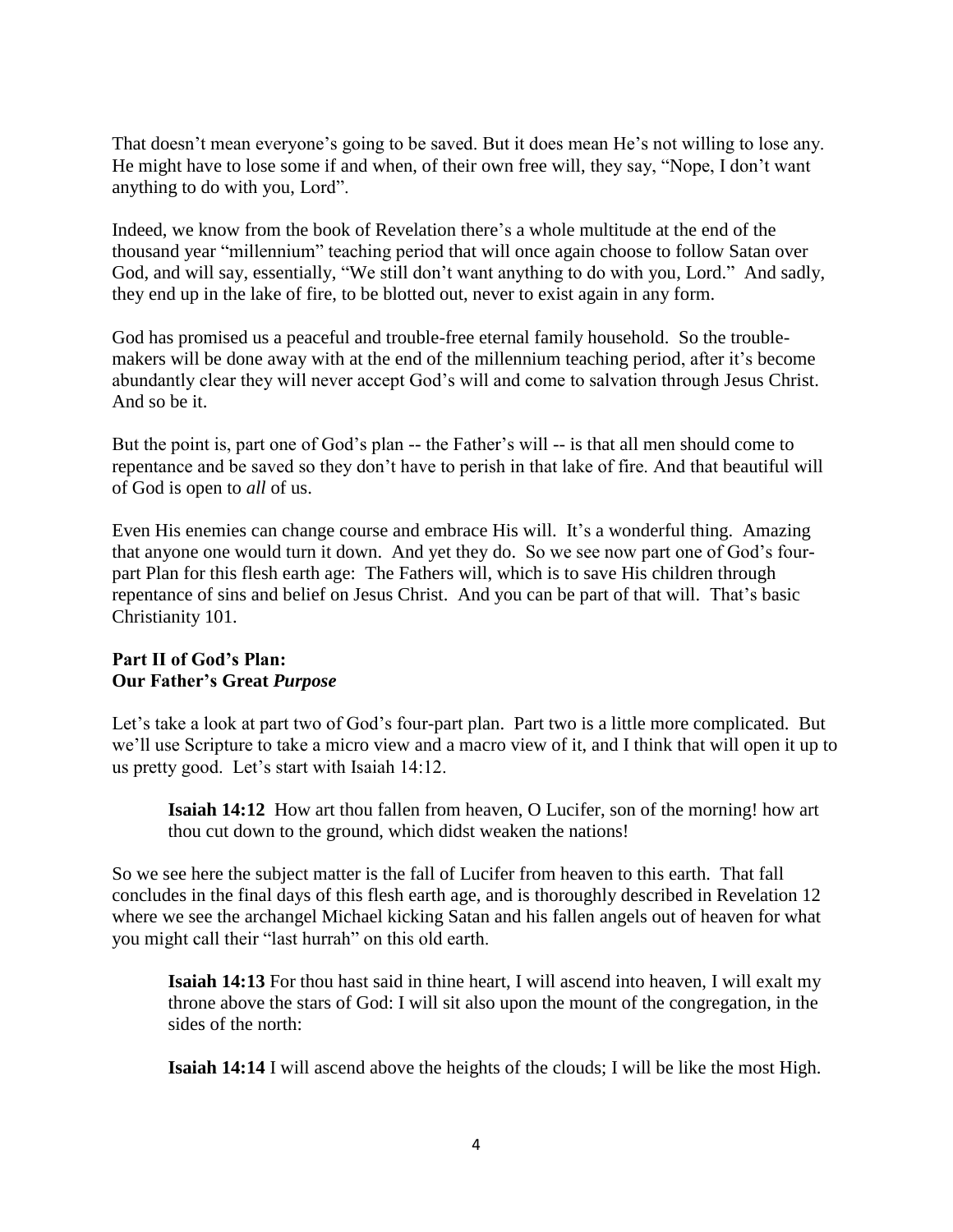That's Satan's will. Indeed, that's him in full-blown self-will-run-riot mode. He thinks he's as good as God or better. And he claims he's going to take God's place. What's God's reply?

**Isaiah 14:15** Yet thou shalt be brought down to hell, to the sides of the pit.

**Isaiah 14:16** They that see thee shall narrowly look upon thee, and consider thee, saying, Is this the man that made the earth to tremble, that did shake kingdoms;

Through all these thousands of years Satan has been shaking kingdoms. He moves them to act in rejection of God's commands. And he does one final shaking when he returns to this earth in this final generation, pretending to be the savior of the world. Yet he'll be brought down to the pit by God, where he'll be reduced to little more than a pathetic spectacle, for all to see.

**Isaiah 14:17** That made the world as a wilderness, and destroyed the cities thereof; that opened not the house of his prisoners?

When Jesus Christ gave His life on the cross, He went and preached to the prisoners in hades (I Peter 3:18-20), meaning to those souls that were bound and could not enter heaven because they had never accepted our heavenly Father's ways. And Christ preached the good news to them and released those who would believe on Him.

But Satan opened not the house of his prisoners. His whole goal is to keep as many souls as possible from God, and drag them, through deception, into the lake of fire with him. That's Satan's way of hurting our heavenly Father. How can you hurt any father the most? You cause that father to have to destroy His own children, that's how. And that's Satan's goal. It's all he's got left. He causes God's children to sin, and then binds them in that sin through deception. And refuses to release them. Only through faith in Christ Jesus can they finally be released.

**Isaiah 14:18** All the kings of the nations, even all of them, lie in glory, every one in his own house.

**Isaiah 14:19** But thou art cast out of thy grave like an abominable branch, and as the raiment of those that are slain, thrust through with a sword, that go down to the stones of the pit; as a carcase trodden under feet.

Remember God's promise in Genesis 3:15? He promised that Satan would have his head "bruised" (i.e., crushed) by the seed of the woman, Eve, meaning by Jesus Christ. And here we see Satan with his carcass trodden under feet, euphemistically speaking. In other words, ultimately, he suffers total humiliation at the hand of Jesus Christ for his wickedness. And rightfully so. He doesn't even get his own grave. He's going into the lake of fire and he'll never exist again.

**Isaiah 14:20** Thou shalt not be joined with them in burial, because thou hast destroyed thy land, and slain thy people: the seed of evildoers shall never be renowned.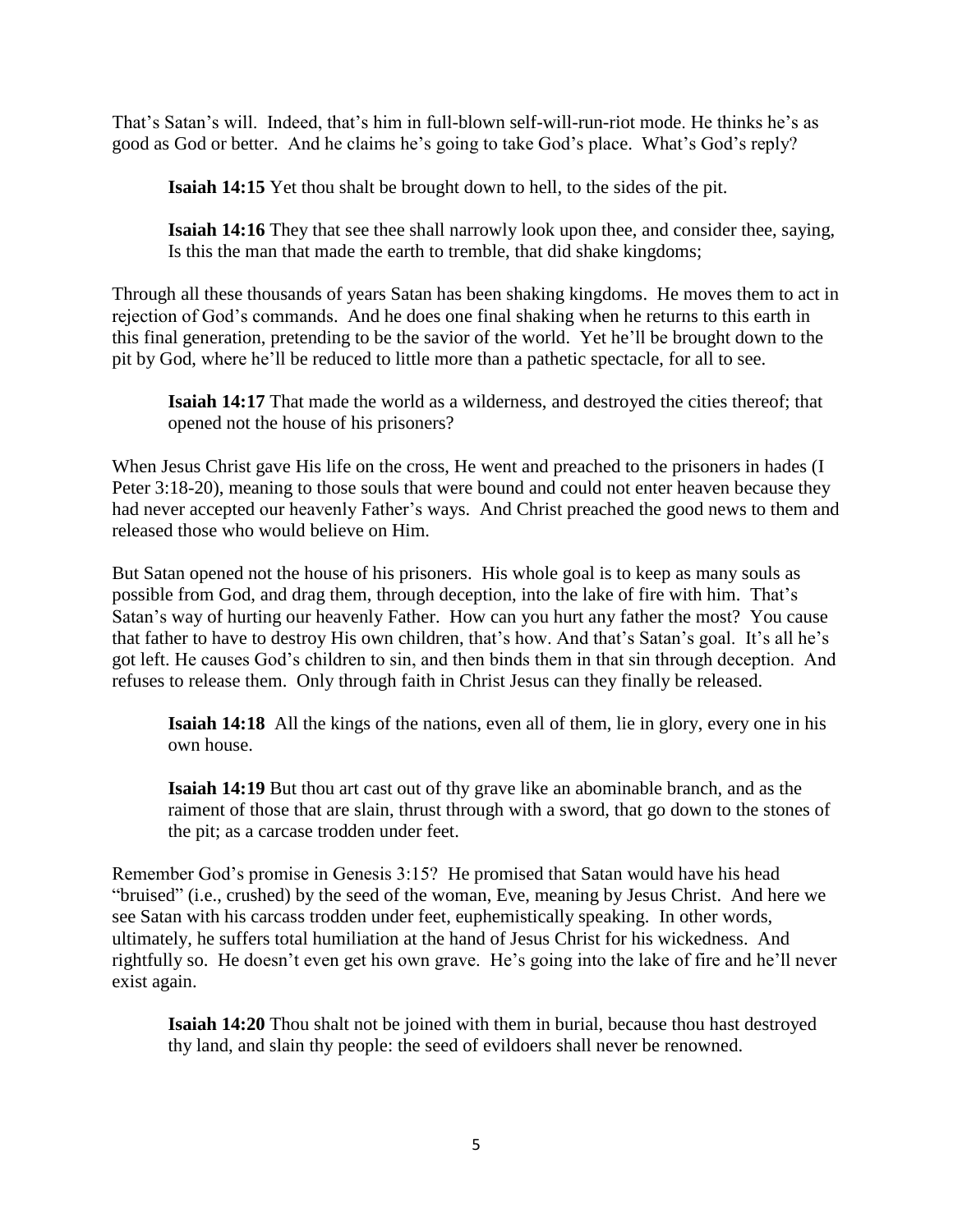God is saying here that Satan is not even going to get a gravestone or marker. He doesn't deserve it. He'll just be blotted out. There will be no renown for him, because even the memory of him will be wiped from the records and from the minds of God's children who had to suffer so harshly under him. Disease. Famine. Poverty. Starvation. War. Crime. Filth. Perversion. Murder. Deception. You name it. These were all parts of Satan's *modus operandi*.

**Isaiah 14:21** Prepare slaughter for his children for the iniquity of their fathers; that they do not rise, nor possess the land, nor fill the face of the world with cities.

In other words God is going to clean house and get rid of both Satan and his Christ-hating children, the Kenites, who have snuck in among our brother Judah and pretend to be Jews (Revelation 2:9/3:9). As it's written of them in the great book of Jude, "*For there are certain men crept in unawares, who were before of old ordained to this condemnation, ungodly men, turning the grace of our God into lasciviousness, and denying the only Lord God, and our Lord Jesus Christ*" (Jude 1:4).

Their hallmark is that they deny the only Lord God, and our Lord Jesus Christ. And if they won't turn to Jesus Christ they're gone. Why? Because it's Father's will that all be saved through Jesus Christ, and Jesus Christ alone. There's no other way to salvation, no matter what anyone tells you.

**Isaiah 14:22** For I will rise up against them, saith the LORD of hosts, and cut off from Babylon the name, and remnant, and son, and nephew, saith the LORD.

In other words, all of the devils children are going down, if they don't turn to Christ Jesus. No matter what their relation to him, it doesn't matter. If they hate Christ, they're gone for good.

**Isaiah 14:23** I will also make it a possession for the bittern, and pools of water: and I will sweep it with the besom of destruction, saith the LORD of hosts.

This is Satan's kingdom, Babylon, we're now talking about. A "besom" is a broom. Our heavenly Father is going to sweep Satan's kingdom clean away, like a broom sweeping dust off the floor. In other words, prophetically, we're speaking of Revelation chapter 18 here. That's where Mystery Babylon, that great one-world system, gets wiped out. It's going to be swept away, never to exist again. And all that will remain is a clean floor, so to speak. We'll learn more about that in the third part of our Father's Plan, which is His great *determination*. But first, let's finish up learning about His great *purpose*.

### **Isaiah 14:24 The LORD of hosts hath sworn, saying, Surely as I have thought, so shall it come to pass; and as I have purposed, so shall it stand:**

This is what we came here for. Part two of God's plan, Father's great *purpose*. His purpose is to destroy Satan and his children, so He can sweep their kingdom clean. "As I have purposed so shall it stand." And it will, beloved. Nothing can stop our heavenly Father's great purpose. As it's written, so it shall come to pass.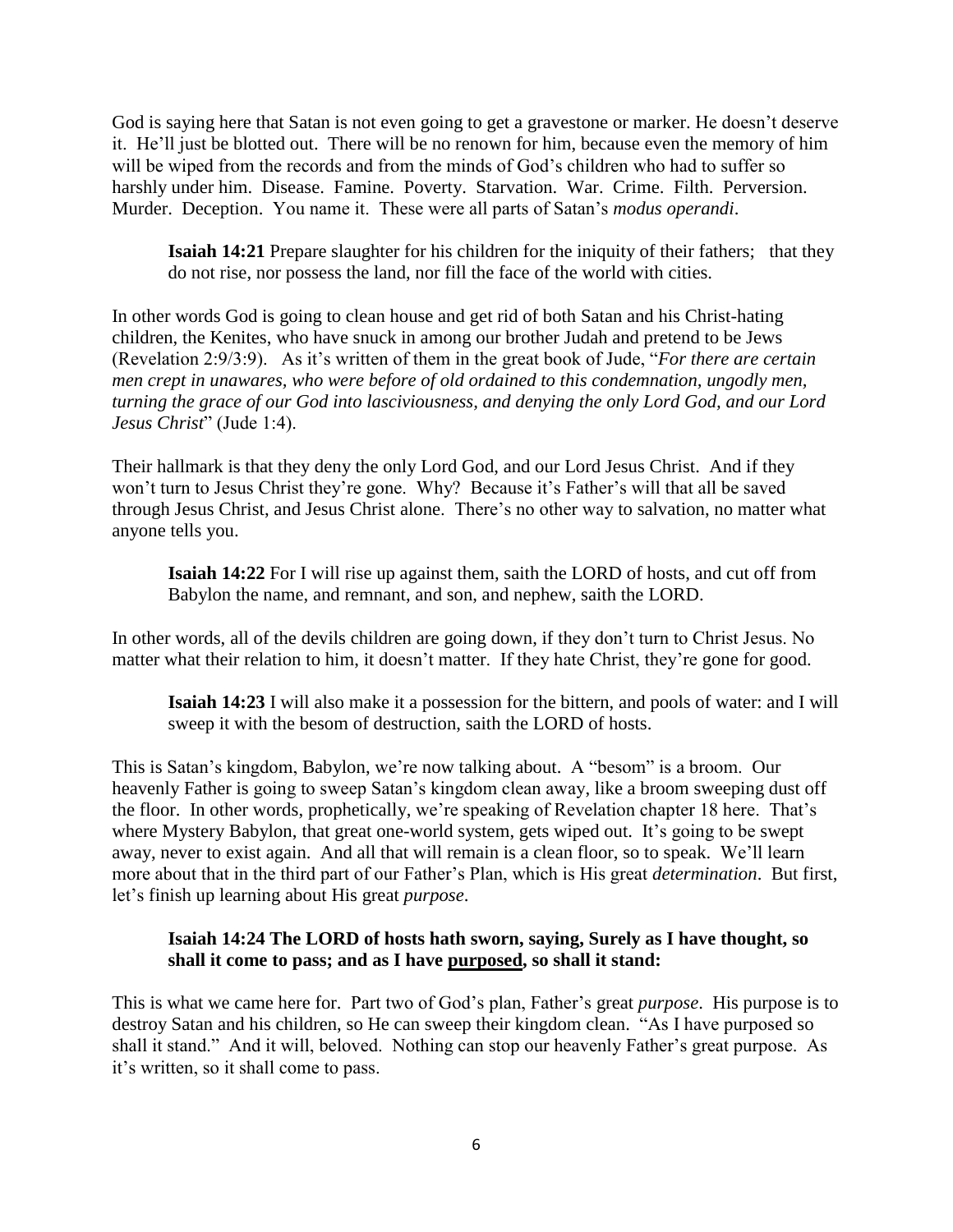**Isaiah 14:25** That I will break the Assyrian in my land, and upon my mountains tread him under foot: then shall his yoke depart from off them, and his burden depart from off their shoulders.

Remember from verse 19 that Lucifer is going to get trodden under foot, spiritually speaking. He's going to get stomped on, based on that promise from Gen 3:15 that Christ will bruise (i.e., crush) the serpent's head. In other words Satan will no longer oppress God's People true Israel nor any of God's other children, either. He won't exist. And neither will his wicked children who help him carry out his wicked policies on this earth.

**Isaiah 14:26 This is the purpose that is purposed upon the whole earth**: and this is the hand that is stretched out upon all the nations.

**Isaiah 14:27 For the LORD of hosts hath purposed**, and who shall disannul it? and his hand is stretched out, and who shall turn it back?

So we've seen that part one of God's plan is called the Fathers will – and it's to save His children. And part two of God's plan is called the Fathers Purpose – and it's to destroy Lucifer and his unrepentant children who help him accomplish his evil works on this earth.

We'll jump to John 8:44 just for a quick second to document how Satan's children operate on his behalf in this flesh earth age. Just so you know, God's not being unfair. He's not being unfair at all. He's just cleaning house of the trash that won't accept His will, which is to say, won't accept salvation through Jesus Christ.

In John 8:44 Jesus is speaking, and he's speaking to some of the religious leaders who are claiming to be Jews and who pretended for awhile to be followers of His, but who then showed their true colors by plotting to kill Him. As it's written, our Lord and Savior openly stated to them:

**Joh 8:44** Ye are of your father the devil, and the lusts of your father ye will do. He was a murderer from the beginning, and abode not in the truth, because there is no truth in him. When he speaketh a lie, he speaketh of his own: for he is a liar, and the father of it.

**Joh 8:45** And because I tell you the truth, ye believe me not.

**Joh 8:46** Which of you convinceth [i.e., convicts] me of sin? And if I say the truth, why do ye not believe me?

**Joh 8:47** He that is of God heareth God's words: ye therefore hear them not, because ye are not of God.

You see here in John 8:44 that the devil has children, and they do the lusts of their father – murders and lies and refusing to abide in the truth of God's Word. And that's why God's *purpose*, as spelled out so plainly in Isaiah 14:24, is that both Satan and his children be destroyed. It's because no liars can be found in God's eternal kingdom, and no murderers. As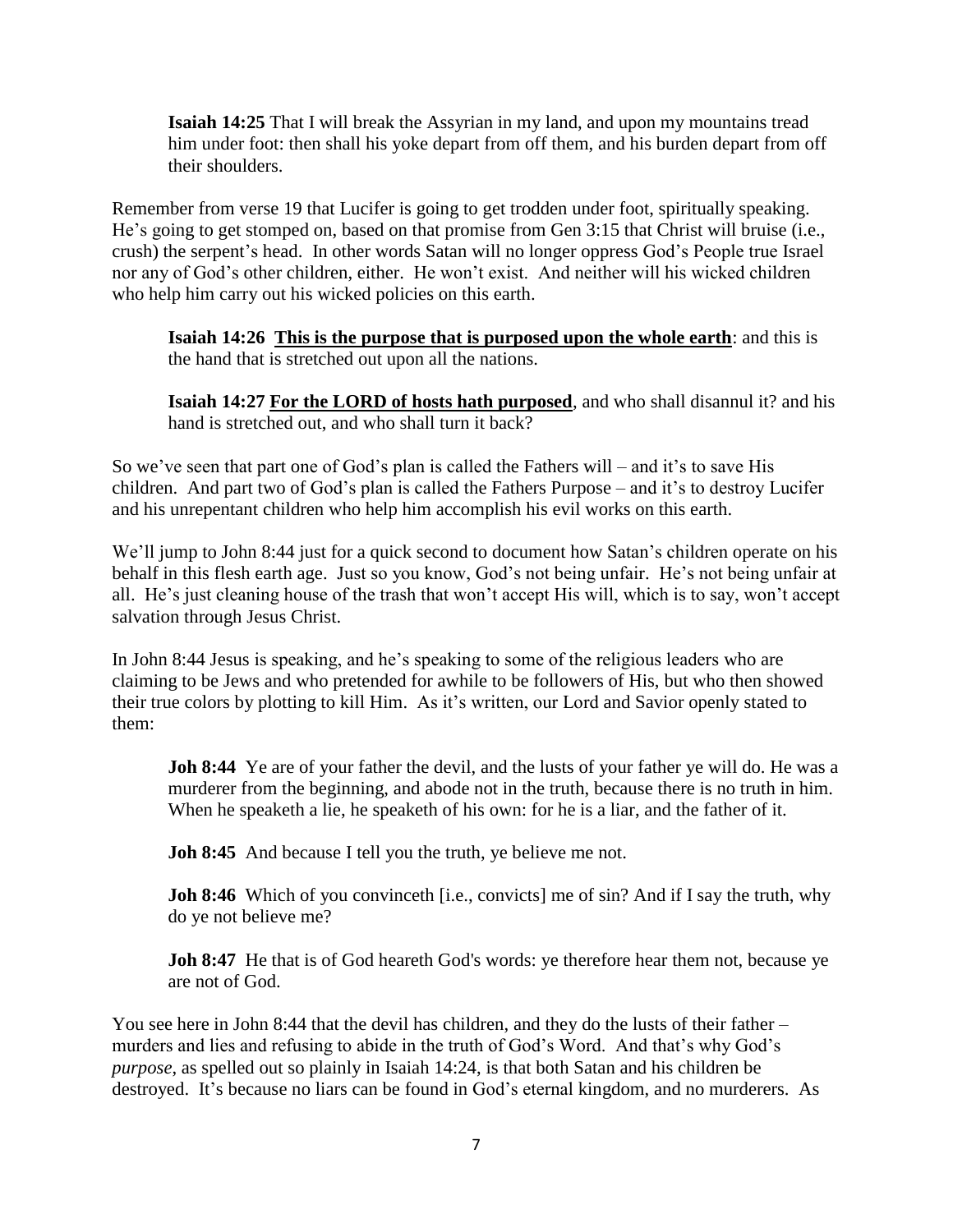it's written in Revelation 21:8, "*But the fearful, and unbelieving, and the abominable, and murderers, and whoremongers, and sorcerers, and idolaters, and all liars, shall have their part in the lake which burneth with fire and brimstone: which is the second death*."

Our heavenly Father has promised us an etenral habitation of peace, through Jesus Christ. So in the eternity, there's not going to be any more liars and murderers allowed among His children. Satan's time is through at that point. And his unrepentant children who stand against Christ and Christianity will be destroyed, as well. Satan's entire kingdom will be gone like a broom sweeping away the dust on a smooth floor.

Let's jump quickly to Hebrews 2:14 in order to obtain a second witness to the fact that part two of God's Plan – which is God's great *purpose* -- is to wipe out the devil as well as remove that spiritual yoke that's been placed upon us by the devil, his wicked children and his earthly system. I'm talking about that yoke of satanic deception...that chronic drag that's on top of us, always pulling us down to do something wrong, something sinful, something evil, that's from that satanic spirit that pervades this whole earth. It's going to be wiped out. And it's Christ's death on the cross that has provided the means for it to be wiped out.

**Heb 2:14** Forasmuch then as the children are partakers of flesh and blood, he also himself likewise took part of the same; **that through death he might destroy him that had the power of death, that is, the devil;**

Our heavenly Father became a partaker of flesh and blood when He came to this earth in the person of Jesus Christ. And He gave His life for our sins, for the specific purpose of providing that atoning sacrifice that negates Satan's power of death for all who embrace it. So you see the Fathers purpose once again. It's that the devil is to be destroyed and along with his power structure that always leads to death.

## **Part III of God's Plan: Our Father's** *Determination*

We learned in Part II of God's Plan, which is God's great *purpose* on this earth, that Satan and His children who help him wreak havoc on this earth and who oppose God's will, are going to be destroyed.

And briefly, as part of that destruction, we learned that Satan's *kingdom* would be swept away like a broom sweeping dust off the floor. But here, in Part III of God's Plan – God's great determination -- we learn there's more to that destruction of Satan's kingdom than might meet the eye. We learn exactly *how* God's going to pull it off.

So without further adieu, let's move along to part three of God's Plan. I think it's very important to understand. After all, it's your heavenly Father's *determination*. And it's described in Zephaniah 3:8.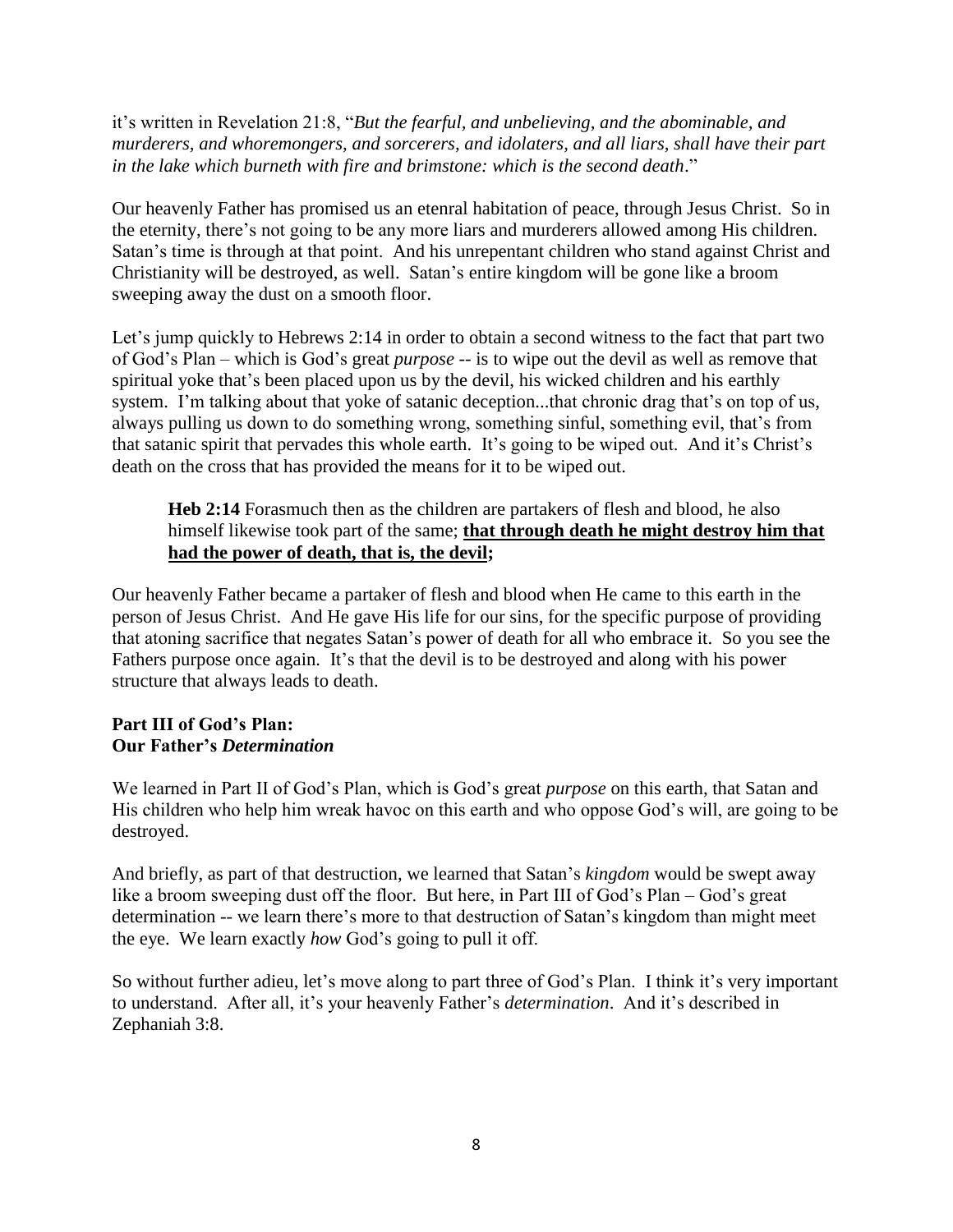The Hebrew name Zephaniah, by the way, means "whom YAH has hidden." So this information is strictly to God's hidden ones...to His elect. And verse 8 of chapter 3 of the great book of Zephaniah reads like this:

**Zeph 3:8** Therefore wait ye upon me, saith the LORD, until the day that I rise up to the prey: for my **determination** is to gather the nations, that I may assemble the kingdoms, to pour upon them mine indignation, even all my fierce anger: for all the earth shall be devoured with the fire of my jealousy.

You see? The Fathers *determination* -- part three of His Plan for this flesh earth age -- is to gather all the nations together and assemble the kingdoms of this earth before Him. We're talking about the new world order. We're talking a one-world system in which all the nations of the world will be sewn together as one, under Satan's rule. And our heavenly Father is allowing that to happen for a very specific purpose. He's allowing it to happen so that once He has the nations all together as one He can pour upon them *all at once* His righteous indignation....His fierce anger...and the fire of His jealousy.

And why would He do such a thing? Why would our heavenly Father gather the nations together and assemble the kingdoms, just to destroy them? You remember Psalm 2, don't you? It's because the nations of the earth and their kings hate, loathe and despise Him and want to break away from Him and run this world their own way. In other words, they oppose God's great will. And they oppose God's great purpose. Therefore they will reap God's great *determination*. As it's written in the great book of Psalms:

**Psa 2:1** Why do the heathen rage, and the people imagine a vain thing?

**Psa 2:2** The kings of the earth set themselves, and the rulers take counsel together, against the LORD, and against his anointed, saying,

**Psa 2:3** Let us break their bands asunder, and cast away their cords from us.

**Psa 2:4** He that sitteth in the heavens shall laugh: the Lord shall have them in derision.

**Psa 2:5** Then shall he speak unto them in his wrath, and vex them in his sore displeasure.

I've always taught that our heavenly Father is a "you asked for it, you got it" kind of guy. If you want to rage against Him and cut the cords from Him so you can operate on your own, without Him, *He'll let you do it*. He'll allow the one-world system to come into being, if only to use it to separate the wheat from the chaff, which is to say, those who hate Him from those who love Him. And then He'll destroy the whole thing to show the rulers of this world who's really in charge. And it's Him. Not them.

Our heavenly Father is very angry. He's very upset. All of the nations of the earth have conspired against Him and His people. They've basically worked to destroy Christianity – His bride – through Satanic deception. This is why, in Zephaniah 3:8 one of the reasons given for His great wrath on the nations is His jealousy. Spiritually speaking, He's furious with the leaders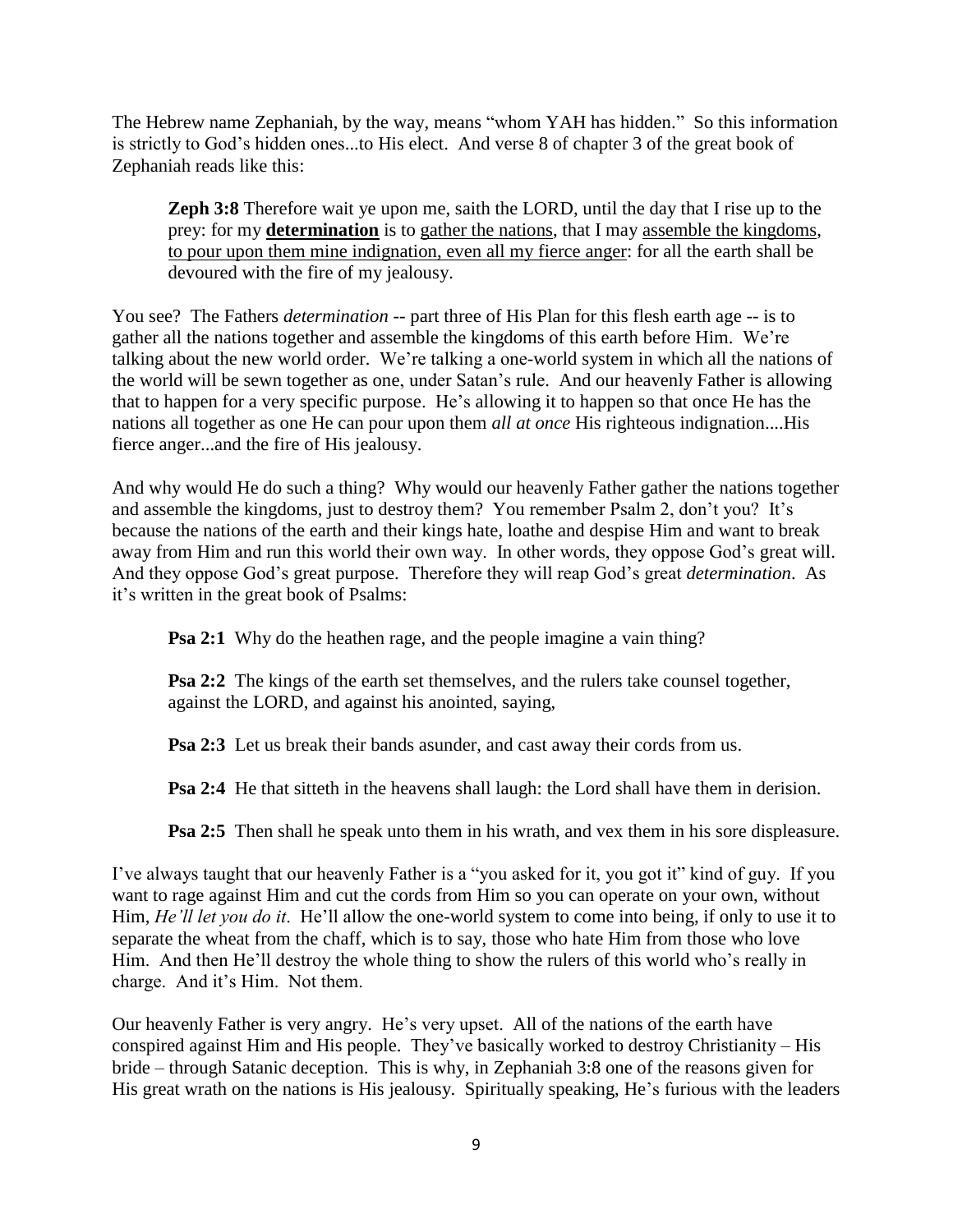of this world who operate under Satanic deception because they work to seduce His bride away from Him on behalf of Satan.

And then they have the nerve to claim they can bring "peace on earth" without the Prince of Peace, by cutting that tie to God, which is Jesus Christ. You know, as in the old song "*We are the world...we are the people... we're saving our own lives, so let's start giving."* It's a blatant rejection of the salvation our heavenly Father has provided through Jesus Christ in His will. So our heavenly Father is going to let the leaders of this world set up their one-world kingdom under Satan. And when the time comes for Father's great wrath to be poured out upon this earth, He'll destroy that kingdom right in front of their eyes.

The nations of this world will not be able to deny His Lordship any longer. They might still reject Him. But they'll know for a fact that He's in charge. He's in total control.

I'd like to point out that Zephaniah 3:8 is one of the few chapters in the Bible that actually contain all the letters of the Hebrew alphabet, including the five final letters which are rarely used. This is important to understand. If you think about it for a moment, it means that every word in the Hebrew language can be spelled through the letters that this verse is composed of. Every letter of the Hebrew alphabet is encompassed in this verse. So in other words, our heavenly Father's *entire plan* is written in this verse. In a sense you can even say the entire Word of God is condensed into this verse.

And so the whole thing is right there. It's for those who have eyes to see and ears to hear. It's showing you the all-encompassing nature of this great plan of God. He's going to assemble the nations. When you see that happening you're seeing the whole ball of wax beginning to come to a conclusion. You're seeing God's entire Word coming together at one point, like the period at the end of a sentence. Do you understand that?

It should be extremely exciting and comforting to understand. When you see the action of the Father's *determination* taking place -- that gathering together of the nations, the assembling of the kingdoms of the world into a unified whole -- when you see that happen, you're seeing the *culmination* of your Father's plan for this flesh earth age.

You're seeing the Fathers *determination* being acted out upon this earth, finally, and once and for all times. So it's very, very exciting to even know this verse is here, and to understand the depth and breadth it encompasses. You remember the old song, "Satan, Your Kingdom Must Come Down"? Well, that's our heavenly Father's great determination in a nutshell.

So we have now seen that part three of our heavenly Father's Plan is His great *determination* to bring the nations and kingdoms of this world together under Satan, so He can destroy that entire system. Let's take a somewhat broader look at this determination. Turn with me to Revelation 13:1-2. I think most of you have read these passages many times. But let's look at them real quick, because basically this is the assembling of the kingdoms of the world spoken of by God in Zephaniah 3:8. Revelation 13:1 says: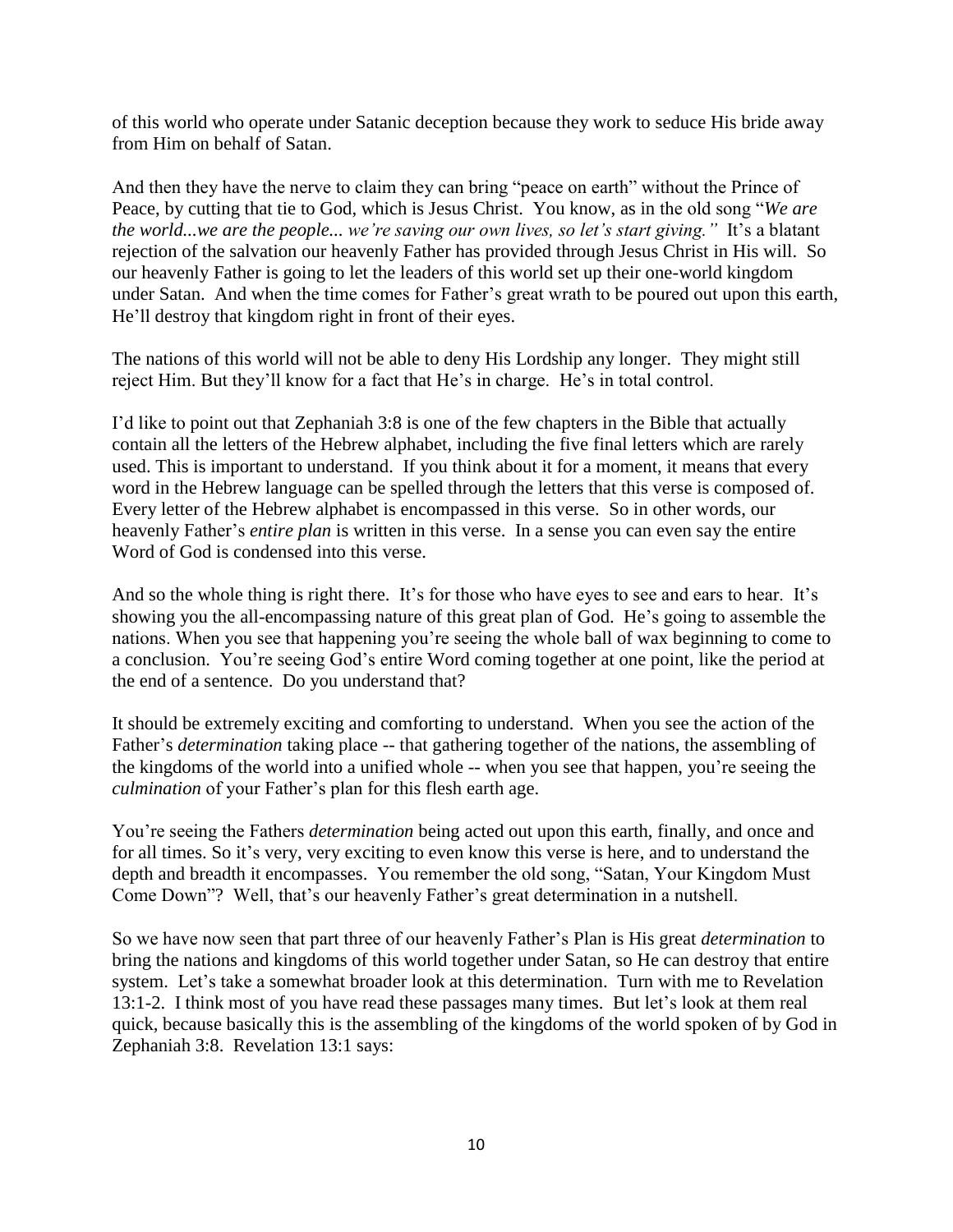**Rev 13:1** And I stood upon the sand of the sea, and saw a beast rise up out of the sea, having seven heads and ten horns, and upon his horns ten crowns, and upon his heads the name of blasphemy.

In other words this is a very satanic thing. Very blasphemous, because it's the world and its leaders working to come together as one, without Christ.

We know that in the Bible the waters represent the "peoples, and multitudes, and nations, and tongues" of this earth (Revelation 17:15). So this one-world beast system is rising up out of the peoples, and multitudes, and nations, and tongues. It's that "we are the world" crowd again. And our heavenly Father allows it – as we learned in Zephaniah 3:8. Indeed, He makes *sure* it's going to come to pass, so He can destroy it right in front of their faces once they have it up and running. He wants them to know He's in charge, and that their efforts to cast off His cords are in vain.

**Rev 13:2** And the beast which I saw was like unto a leopard, and his feet were as the feet of a bear, and his mouth as the mouth of a lion: and the dragon gave him his power, and his seat, and great authority.

Again, it's completely satanic. The entire world is coming together *as one* under Satan's rulership. You can see it happening, today. That old dragon, the devil, our old adversary, will ultimately be in charge, once he's kicked out of heaven by Michael the archangel as described in Revelation 12:7-10. God's will is being ignored by the leaders of this world. And the tie that binds us to God – Christ Jesus the Savior -- is even being cast off by the leaders of this world, as we learned in Psalm 2.

What's more, Satan will ultimately be exalted as the "God" of this world, as it's written in II Thessalonians 2:4. And he will seat himself in the temple of God, "shewing himself that he is God."

In the Revelation 13:2 above, the leopard, the bear and the lion represent the amalgamation of the three main power structures of this earth into one: the eastern religions (including Judaism, Islam and Hindu), plus socialistic communism and western Christianity. When combined, these become *Babylonianism*, which, in the Hebrew language means *confusion*. It's the captivity of confusion that the entire world is going into in the final days of this flesh earth age. Again, you can already see it happening, today, if you've really got your eyes open.

The development of that worldwide Babylon is described by St. John, who was given a vision of it by Christ in Revelation chapter 17. As it's written:

**Rev 17:3** So he carried me away in the spirit into the wilderness: and I saw a woman sit upon a scarlet coloured beast, full of names of blasphemy, having seven heads and ten horns.

There's that blasphemous one-world beast system we already learned of in Revelation 13:1-2. The woman that sits upon that "scarlet coloured beast" is representative of the one-world "city"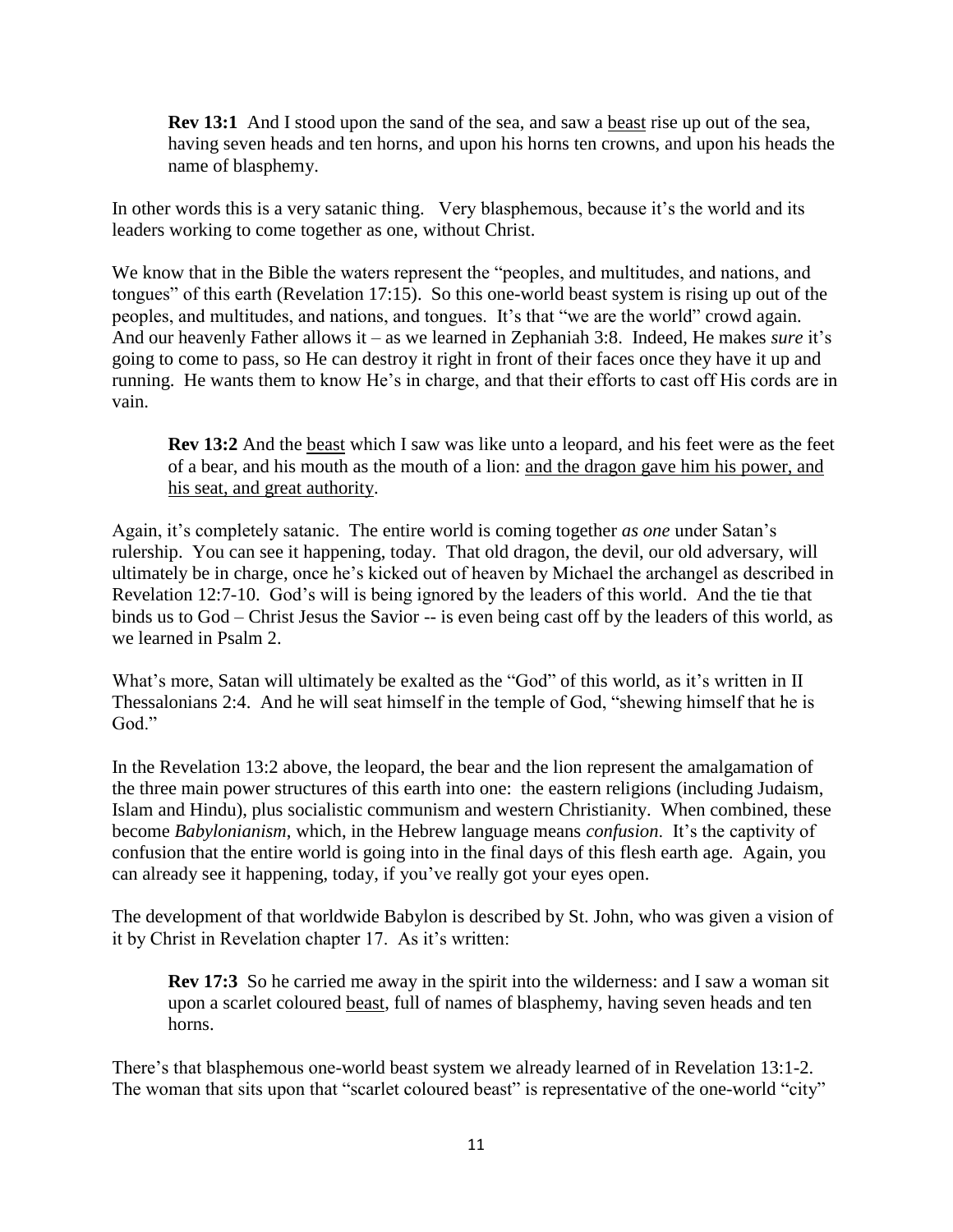under Satan himself -- Babylon. The woman basically represents Satan worship by the population of the world. All of the kingdoms of the world, and their people, worshipping Satan as the savior of the world, and doing business under Satan's world system, thinking he's the promised messiah come to save the world from itself.

**Rev 17:4** And the woman was arrayed in purple and scarlet colour, and decked with gold and precious stones and pearls, having a golden cup in her hand full of abominations and filthiness of her fornication:

She's decked out in royal colors, and with gold and precious stones and pearls, because, spiritually speaking, she's become the wife of Satan. Just as faithful Christians are considered to be the bride of Christ (and will become His wife, spiritually speaking, when He returns and the Kingdom Wedding takes place), so when the people of this world unwittingly turn to this oneworld system and begin worshipping Satan as their savior, they become the wife of Satan, the false messiah. They've become part of the false kingdom wedding with the false messiah – the devil himself.

As it's written of this blasphemous "woman" in verse seven of the very next chapter, "*How much she hath glorified herself, and lived deliciously, so much torment and sorrow give her: for she saith in her heart, I sit a queen, and am no widow, and shall see no sorrow*."

The woman riding the beast system thinks of herself as the Queen of the World because she's married to what she thinks is the king of this world. But as you'll see when we jump to the next chapter of Revelation, our heavenly Father has other plans for this wicked "woman" – this world-wide system that all of the kings of the earth commit spiritual fornication with by rejecting Christ and joining in with her, and leading their people to do the same.

### **Rev 17:5** And upon her forehead was a name written, MYSTERY, BABYLON THE GREAT, THE MOTHER OF HARLOTS AND ABOMINATIONS OF THE EARTH.

That's who she is. She's Mystery, Babylon the Great, the Mother of Harlots and Abominations of the Earth.

Think about it: St. Paul tells us in Ephesians 1:9-10 that the mystery of *God's will* is the bringing together of the Gentiles and Israel under Christ's salvation. Paul writes, "Having made known unto us the mystery of his will, according to his good pleasure which he hath purposed in himself: That in the dispensation of the fulness of times he might gather together in one all things in Christ, both which are in heaven, and which are on earth; *even* in him."

Likewise, in the final days of this flesh earth age, just *before* Christ's Second Advent, the gathering together of the entire world *to Satan* through this one-world system is also considered to be a religious mystery. It's called "Mystery, Babylon the Great, the Mother of Harlots and Abominations of the Earth." That's because, through Satan's great deception, the whole world will be brought under the captivity of Satanic confusion. Satan comes to this earth claiming to be its savior, and the people will fall for it. Even most *Christians* will fall for it. After all, thanks to the thoroughly deceptive "Jesus can come at any moment now" doctrine being taught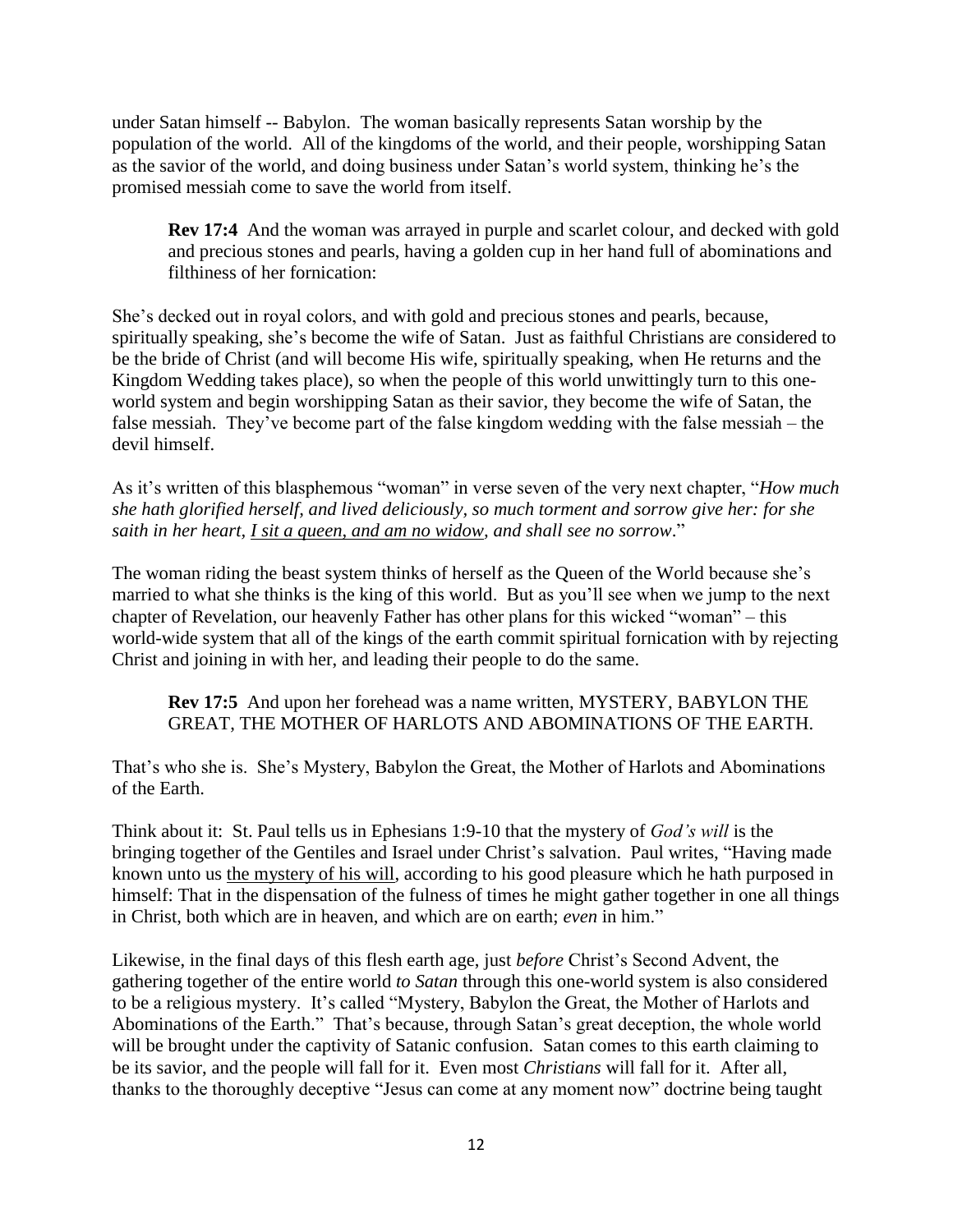by most churches (and which completely contradicts God's Word in II Thessalonians 2:1-4), most Christians have already been set up by their pastors to accept as their savior the first supernatural being who sets foot on this earth. And that supernatural being is Satan himself, in his role as the false messiah, the false savior of the earth.

**Rev 17:6** And I saw the woman drunken with the blood of the saints, and with the blood of the martyrs of Jesus: and when I saw her, I wondered with great admiration.

The word "admiration" should have been translated as "astonishment." St. John was astonished that such a thing could happen -- this one-world system under Satan that works to destroy Christianity, casting off Jesus Christ, the only true tie that binds the people of this world to their Creator, and replacing Him with Satan in his role as the false Christ, or false savior.

But how's it all going to end? After all, in Zephaniah 3:8 we learned that our heavenly Father is allowing this one-world system under Satan to come about. In fact, He's *making* it happen for the explicit purpose of destroying it at Christ's Second Advent. It's His great *determination*. It's part III of His Plan for this flesh earth age. And it's going to come to pass exactly as it's written. So that means the destruction of this one-world system must be written of elsewhere in the Scriptures. And of course it *is*, in Revelation chapter 18. Let's take a quick look:

**Rev 18:1** And after these things I saw another angel come down from heaven, having great power; and the earth was lightened with his glory.

St. John is about to describe the events that take place *after* Satan's kingdom – that great oneworld system -- is set up and is running at full throttle.

**Rev 18:2** And he cried mightily with a strong voice, saying, Babylon the great is fallen, is fallen, and is become the habitation of devils, and the hold of every foul spirit, and a cage of every unclean and hateful bird.

As our heavenly Father promises in Zephaniah 3:8, the Satanic one-world system will go down. After all, right from the start *it's been set up to go down*. God destroys it right in front of the eyes of the rulers of this world and all of the people of this world, in order to let them know He's in charge, and not Satan who they've been unwittingly worshipping as the saving messiah of this world.

**Rev 18:3** For all nations have drunk of the wine of the wrath of her fornication, and the kings of the earth have committed fornication with her, and the merchants of the earth are waxed rich through the abundance of her delicacies.

You'll remember that St. John marveled in astonishment at Satan's one-world system that had all of the people of the world living in complete confusion, believing that Satan was their savior – their messiah.

**Rev 18:4** And I heard another voice from heaven, saying, Come out of her, my people, that ye be not partakers of her sins, and that ye receive not of her plagues.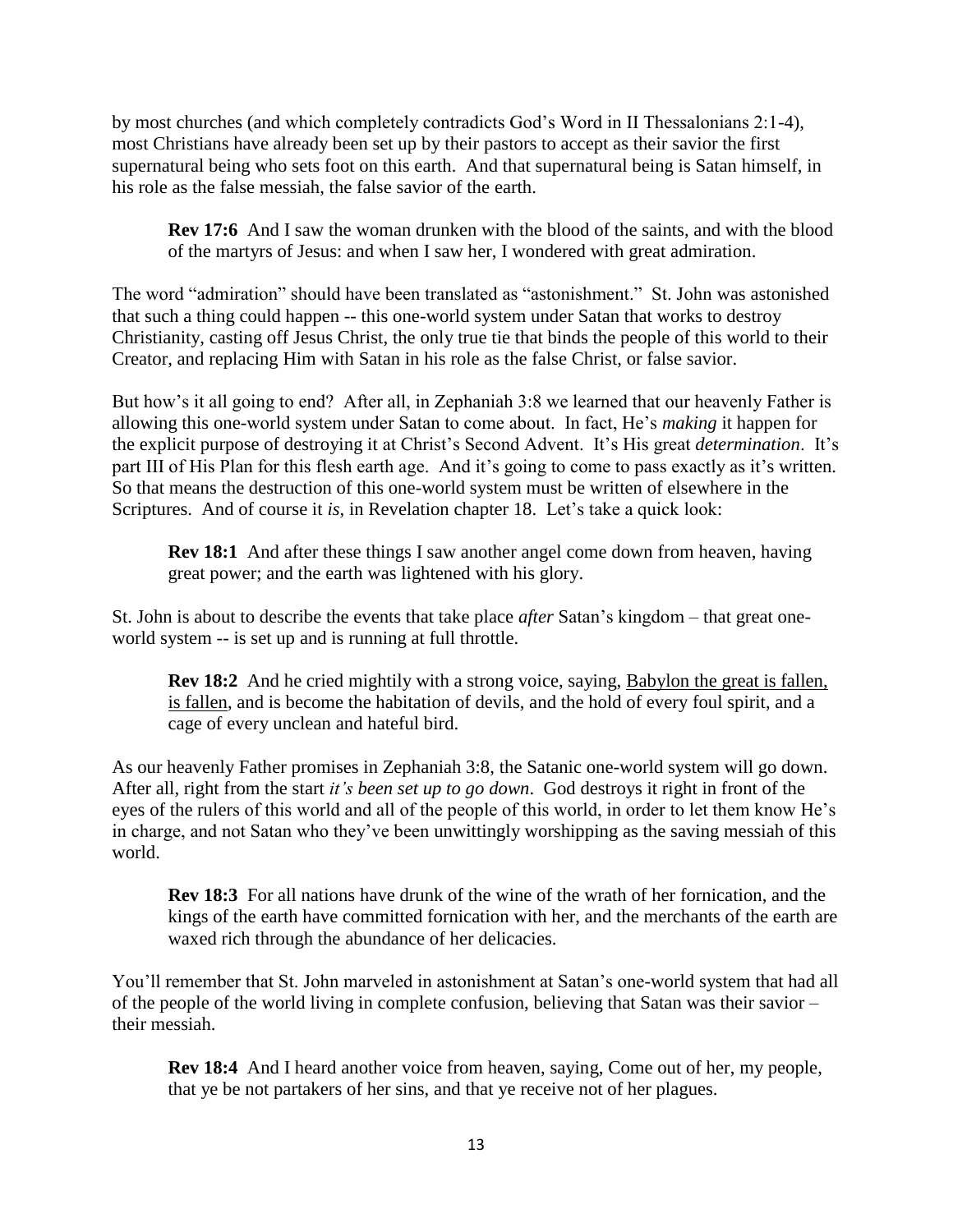Through this voice from heaven God tells His Christian People to come out of this religious confusion and return to Him, through Christ Jesus. If they don't want to be partakers of her sins and receivers of her plagues, they've got to get in line with God's *will*, God's *purpose* and God's *determination*. Only those who understand and who faithfully back God's Plan will escape God's great wrath on this earth.

**Rev 18:5** For her sins have reached unto heaven, and God hath remembered her iniquities.

**Rev 18:6** Reward her even as she rewarded you, and double unto her double according to her works: in the cup which she hath filled fill to her double.

That's payback, folks. The word "reward" in the verse above means *recompense*. Our heavenly Father says we're to help Him pay this spiritual whore back *double* for the wickedness she's foisted upon His children. She worked to steal God's bride from Him by sucking the Christian church into the orbit of her one-world system and one-world religion. Now, through the fire of His jealousy our heavenly Father is going to make sure she pays for her wicked works.

Keep in mind, as it's written in Psalm 104:4, as one of God's faithful servants, *you're* considered to be a "minister of fire." That means the fiery truth of God's Word should be in your mouth, and you should know how to use it when confronted with such evil. And as Christ further stated in Luke 12:49, "*I am come to send fire on the earth; and what will I, if it be already kindled?*"

In other words, He expects us to turn up the heat on this spiritual harlot – this one-world system of deception and confusion -- even as it's in development. That means right *now*. Listen to me closely: We don't fight against the *development* of this one-world system, this assembling of the nations, for as we learned in Zephaniah 3:8 it's part of God's great determination to see that it comes to pass. But we *expose it for what it is* so that no one can say they weren't warned in advance that it was coming.

If we do our part and teach God's truth exactly as it's written, the vast multitudes who join this spiritual system in worshipping the false messiah just before Christ's Second Advent will have no excuse. They won't be able to escape their shame by saying "No one ever told me."

Remember, as it's written in the great book of Ezekiel, we're supposed to be God's watchmen on this earth. And the watchman's specific job is to sound the alarm when he sees the enemy coming in – even when God Himself brings the enemy upon the land. As it's written in Ezekiel chapter 33:2-6:

"*Son of man, speak to the children of thy people, and say unto them, When I bring the sword upon a land, if the people of the land take a man of their coasts, and set him for their watchman: If when he seeth the sword come upon the land, he blow the trumpet, and warn the people;*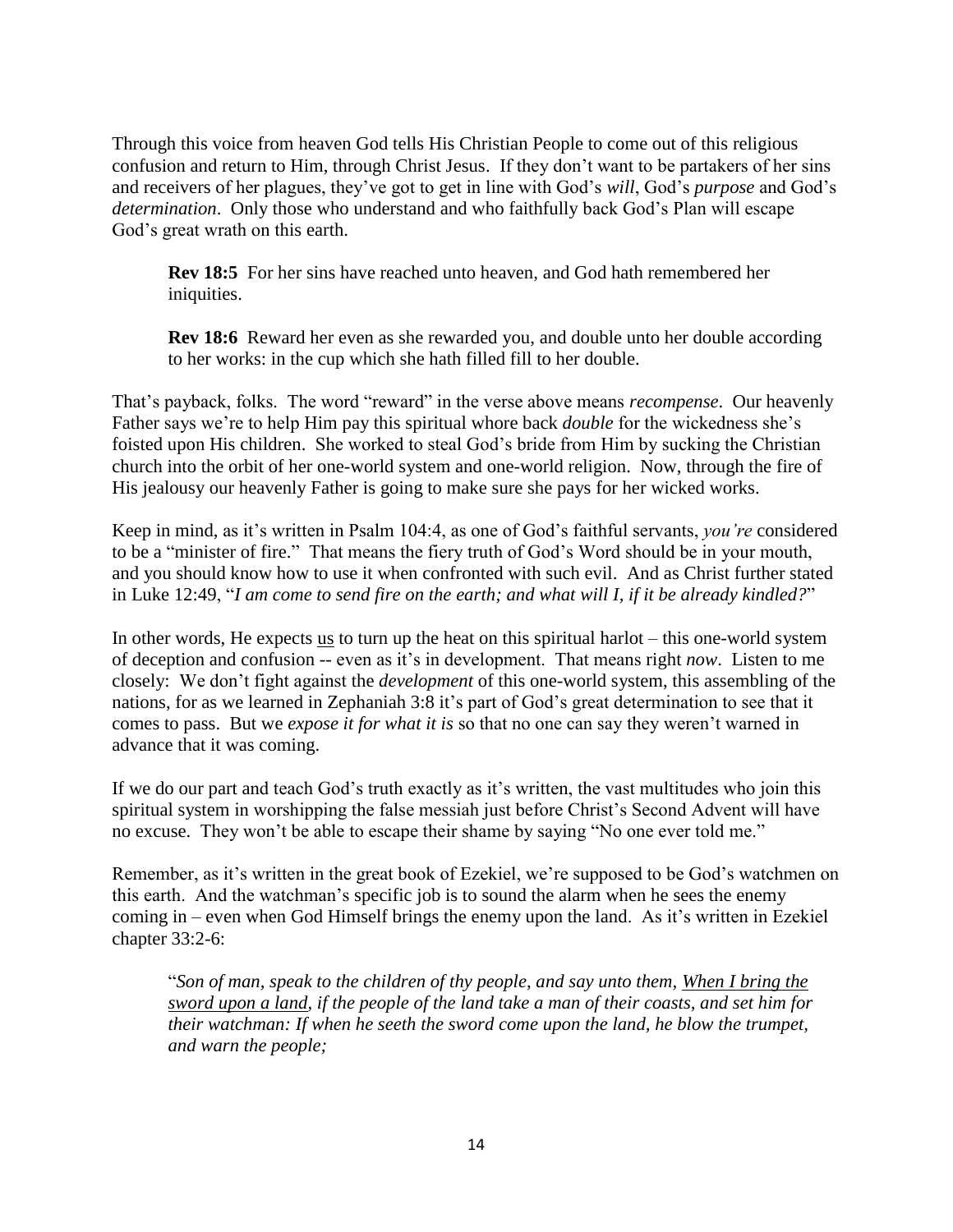*Then whosoever heareth the sound of the trumpet, and taketh not warning; if the sword come, and take him away, his blood shall be upon his own head. He heard the sound of the trumpet, and took not warning; his blood shall be upon him. But he that taketh warning shall deliver his soul.* 

*But if the watchman see the sword come, and blow not the trumpet, and the people be not warned; if the sword come, and take any person from among them, he is taken away in his iniquity; but his blood will I require at the watchman's hand*."

In short, as God's watchmen it's *our job*...our *solemn duty*...to sound the alarm when God starts acting on His great determination and begins bringing the one-world system into being. You've seen that system being put into place for years now. It's had its ups and downs. But it's coming along just fine. So we're to let the people know that the false Christ and his false one-world system and one-world religion is coming, and that it's specifically designed to deceive the people of the world into worshipping that old dragon, the devil, known as Satan, who comes to this earth pretending to be its savior. In other words, he's the false Christ, which is to say, the antichrist.

If we do our job, the spiritual blood of those who fall for Satan's deception will not be on our heads. It will be on *their own heads* for rejecting God's Word when it was faithfully presented to them. But if we fail to do our job, the blood of those who fall for Satan's deception is indeed on our heads. And beloved, that's something you don't want. It puts your own salvation at risk. You don't want to be the Christian who saw it coming and failed to sound the alarm, because you'll share in the shame of those who failed to heed the alarm.

Knowing in advance God's great determination as spelled out in Zephaniah 3:8, and knowing in advance the great destruction God has determined upon the nations of this earth and the harlot one-world system they'll be participating in, its incumbent upon us to kindle that flames of recompense now. We do so by blowing the trumpet. We sound the alarm. We let the people of this world know what's coming and how utterly wicked it is. And when God's destruction of the one-world system has taken place, they'll know there were prophets of God among them who told them the truth. Here's what to expect when our heavenly Father destroys that system:

**Rev 18:7** How much she hath glorified herself, and lived deliciously, so much torment and sorrow give her: for she saith in her heart, I sit a queen, and am no widow, and shall see no sorrow.

**Rev 18:8** Therefore shall her plagues come in one day, death, and mourning, and famine; **and she shall be utterly burned with fire**: for strong is the Lord God who judgeth her.

**Rev 18:9** And the kings of the earth, who have committed fornication and lived deliciously with her, shall bewail her, and lament for her, when they shall see the smoke of her burning,

**Rev 18:10** Standing afar off for the fear of her torment, saying, Alas, alas, that great city Babylon, that mighty city! for in one hour is thy judgment come.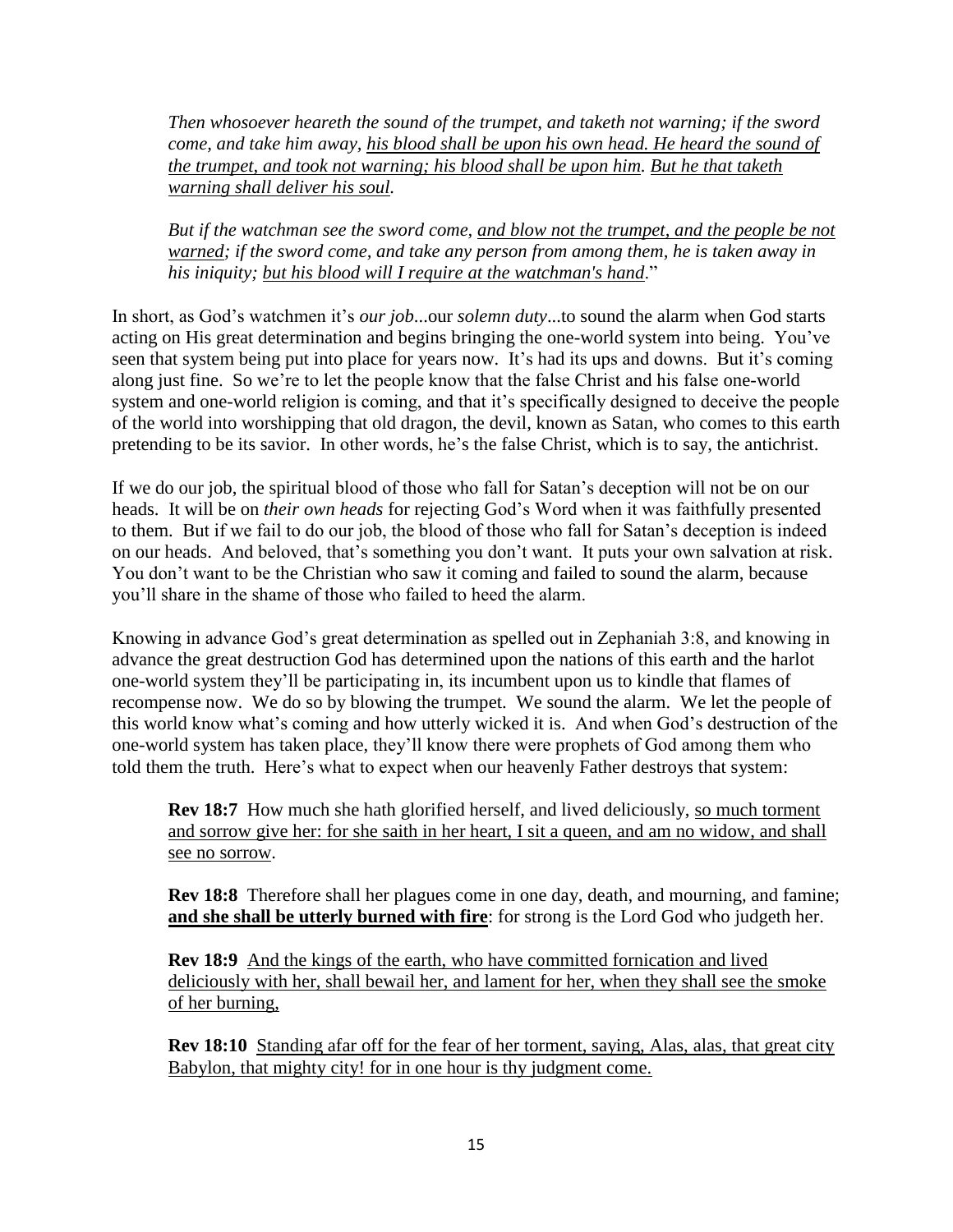**Rev 18:11** And the merchants of the earth shall weep and mourn over her; for no man buyeth their merchandise any more:

The one-world system will be utterly destroyed. The fire of God's Word will take it down. You'll have a role in that because you'll take your stand against Satan when God's faithful servants are delivered up before this harlot system. We'll speak more of that in must a moment. But first, let's jump from here to verse 20, for the sake of time. You can go back and study the entirety of Revelation chapter 18 on your own, later. But here are more instructions to us, from our heavenly Father:

**Rev 18:20** Rejoice over her, thou heaven, and ye holy apostles and prophets; for God hath avenged you on her.

**Rev 18:21** And a mighty angel took up a stone like a great millstone, and cast it into the sea, saying, Thus with violence shall that great city Babylon be thrown down, and shall be found no more at all.

**Rev 18:22** And the voice of harpers, and musicians, and of pipers, and trumpeters, shall be heard no more at all in thee; and no craftsman, of whatsoever craft he be, shall be found any more in thee; and the sound of a millstone shall be heard no more at all in thee;

**Rev 18:23** And the light of a candle shall shine no more at all in thee; and the voice of the bridegroom and of the bride shall be heard no more at all in thee: for thy merchants were the great men of the earth; for by thy sorceries were all nations deceived.

**Rev 18:24** And in her was found the blood of prophets, and of saints, and of all that were slain upon the earth.

We're to rejoice over the destruction of this one-world harlot system that had the entire world worshipping the false messiah, who is Satan himself. God promised us in Zephaniah 3:8 that He was going to bring it into full fruition and then destroy it. And so He will, exactly as it's written. After all, it's the very same Satanic system that has killed God's prophets down through the ages. It's the same Satanic system that hung Christ on that cross at Calvary. It's the same Satanic system that's worked to destroy God's saints down through the ages. And at the very apex of its power and glory, our heavenly Father will bring it to nought, just as he promised in Zephaniah  $3:8.$ 

So we've learned previously that Part I of our heavenly Father's Plan for this flesh world age is His great will, which is to *save His children through repentance in Christ*.

We've also learned that Part II of our heavenly Father's Plan is his great purpose, which is to *destroy Satan and His wicked and unrepentant children*.

And now we see that Part III of our heavenly Father's Plan is His great determination, which is to *bring about Satan's one-world system on this earth in its fullness and finality, and destroy it just as it reaches its apex...it's culmination, which is to say, its height of power.*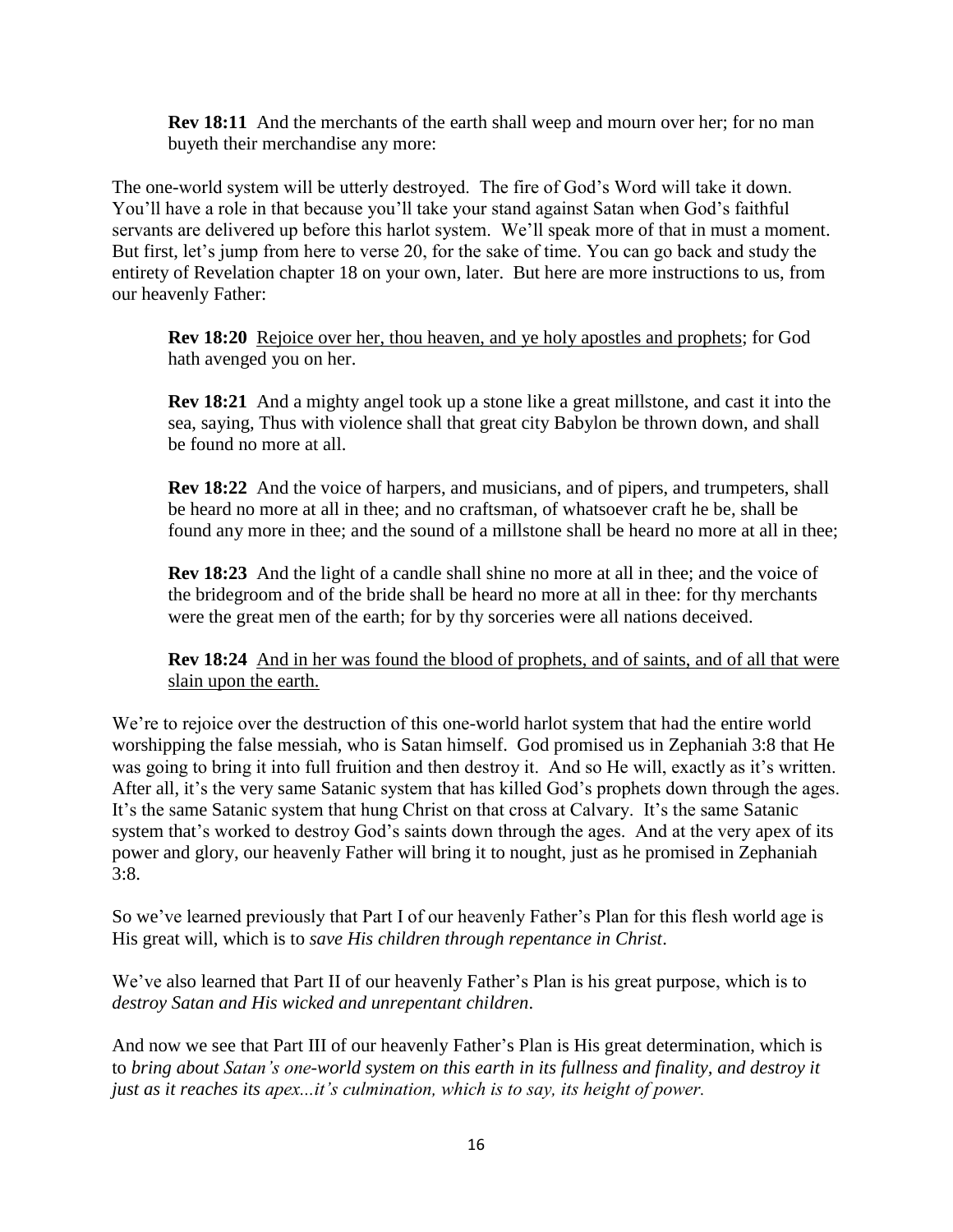Pretty soon we'll see the deadly wound of Revelation 13:3 take place on this earth at Jerusalem, which will result in Satan's return to this earth as the false messiah, the "savior" who heals the deadly wound and appears to restore order to this old earth.

He will then quite literally claim to be God and will seat himself in the temple of God in Jerusalem, exalting himself about "above all that is called God" (II Thessalonians 2:1-4).

And that's where *your* commission on this earth really begins, beloved. If you're one of Father's faithful servants in Christ, you'll have on that Gospel armor and as it's written in Ephesians 6:11-18, and you'll take your stand against the "fiery darts of Satan," which is to say, against his deceptive teachings.

And perhaps, if Father so chooses, you'll be one of those faithful servants who are delivered up to the synagogues of Satan, so that Father can speak through you at those trials described in Mark 13 and Luke 21. As it's written of that soon-coming time:

Luk 21:12 But before all these, they shall lay their hands on you, and persecute you, delivering you up to the synagogues, and into prisons, being brought before kings and rulers for my name's sake.

God's faithful servants who refuse to join in with Satan's system will be delivered up to the very kings and rulers of Psalm 2:2-3 who seek to "take counsel together, against the LORD, and against his anointed, saying*,* Let us break their bands asunder, and cast away their cords from us." And at the right time, through the power of the Holy Spirit, God's words will flow through their mouths. As it's further written:

**Luk 21:13** And it shall turn to you for a testimony.

Luk 21:14 Settle it therefore in your hearts, not to meditate before what ye shall answer:

Luk 21:15 For I will give you a mouth and wisdom, which all your adversaries shall not be able to gainsay nor resist.

Our adversaries will not be able to refute or stand against the Word of God flowing forth from our mouths at those trials. God's Word of truth will bowl them over because it will be our heavenly Father Himself speaking through us, via the power of the Holy Spirit. And the whole world will hear that truth, for it will be broadcast to them. And for many of them, it will be the very first time in their lives they've heard it. But first, before that happens, here's what to expect...

**Luk 21:16** And ye shall be betrayed both by parents, and brethren, and kinsfolks, and friends; and some of you shall they cause to be put to death.

Christ tells us in Hebrews 2:14 that Satan has the "power of death." That is to say, as the chief prosecuting attorney of heaven, he seeks the *death penalty* against you for your sins. But that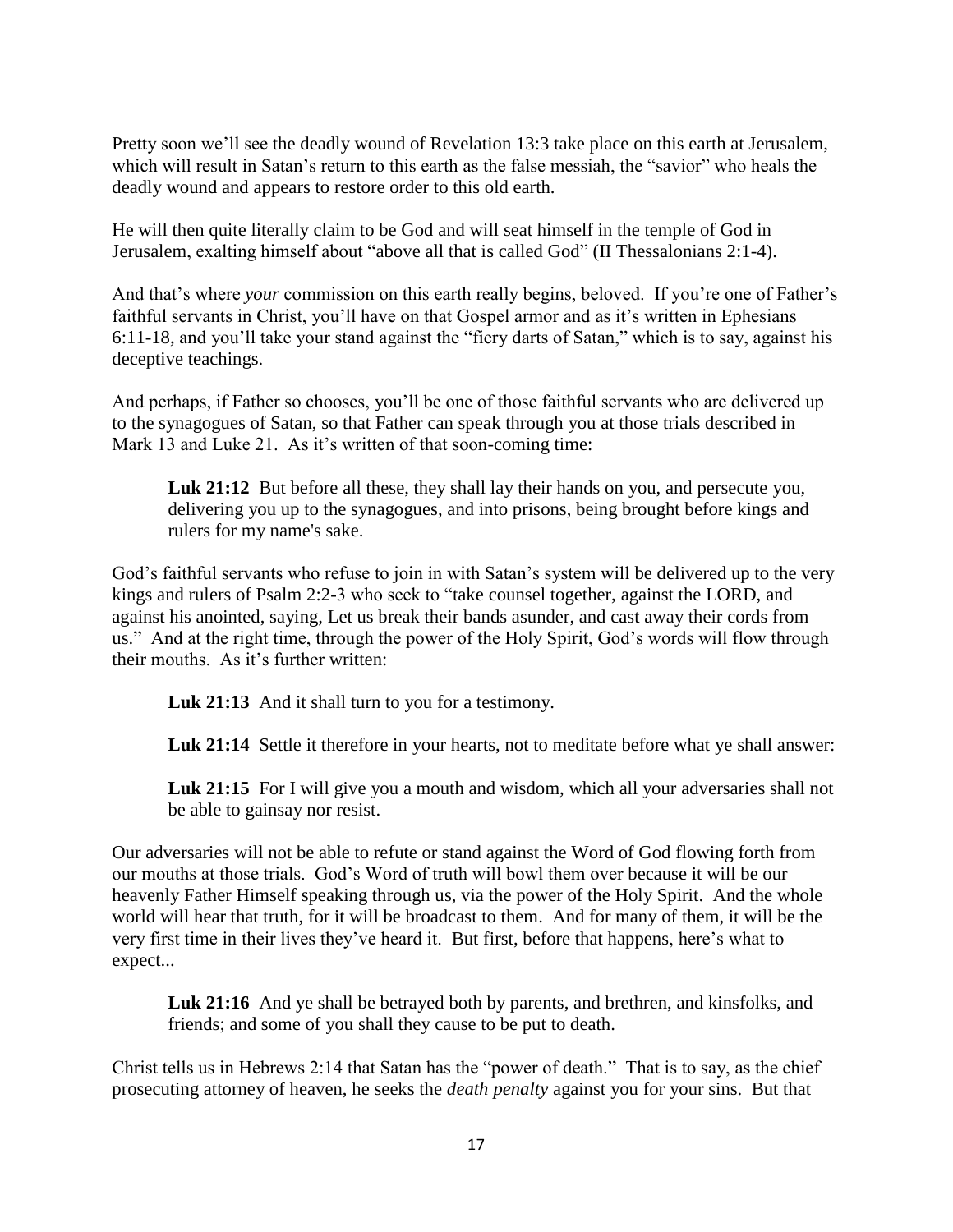power has been taken from him once you faithfully embrace and stand firm in Christ's atoning sacrifice. That's why verse 18 below says "but there shall not an hair of your head perish." And it's why Romans 8:33-34 says, "*Who shall lay any thing to the charge of God's elect? It is God that justifieth. Who is he that condemneth? It is Christ that died, yea rather, that is risen again, who is even at the right hand of God, who also maketh intercession for us."*

Satan can bring all of the charges he wants against us when we're betrayed and delivered up to him during his reign on this earth as the false messiah. But by Christ's shed blood those charges are made moot. Our intercessor – which is to say, our heavenly defense attorney – is Jesus Christ Almighty. And His Word in Romans 8:33-34 says we've already been "justified," which, in the original Greek, means *judged and found not guilty*. And that's thanks to His shed blood which has wiped our sins off the records and has cleansed our very souls.

Yes, verse 16 of Luke 21 above says you'll be delivered up to death. Why? For refusing to worship Satan when he's here on this earth. But that death sentence is no longer Satan's to carry out. It's overturned by the fact that you stand on the shed blood of Jesus Christ.

As it's further written of this time in Revelation 12:10-11, "*And I heard a loud voice saying in heaven, Now is come salvation, and strength, and the kingdom of our God, and the power of his Christ: for the accuser of our brethren is cast down, which accused them before our God day and night. And they overcame him by the blood of the Lamb, and by the word of their testimony; and they loved not their lives unto the death*."

Even the threat of imminent death will not stop God's elect from standing against Satan in the shed blood of Jesus Christ, and allowing our heavenly Father to speak through us at those trials so the whole world will know what God has in store for them. As Luke 21:14 above says, we're not to meditate beforehand what we'll say at those trials. It's not our own words, but God's wisdom that will flow forth from our mouths. You can count on it, beloved. It is written.

**Luk 21:17** And ye shall be hated of all men for my name's sake.

**Luk 21:18** But there shall not an hair of your head perish.

Luk 21:19 In your patience possess ye your souls.

Be patient, and let Father accomplish His Plan, His way. Stay in His will, His purpose, and His determination. And you'll see with your own eyes His vengeance upon His enemies, and His great mercy upon His Christian People.

### **Part IV of God's Plan: Our Father's Good Pleasure**

This is the very last stage of God's four-part Plan, so let's take a good look at it. It's very important. And quite frankly, it's what we came here for.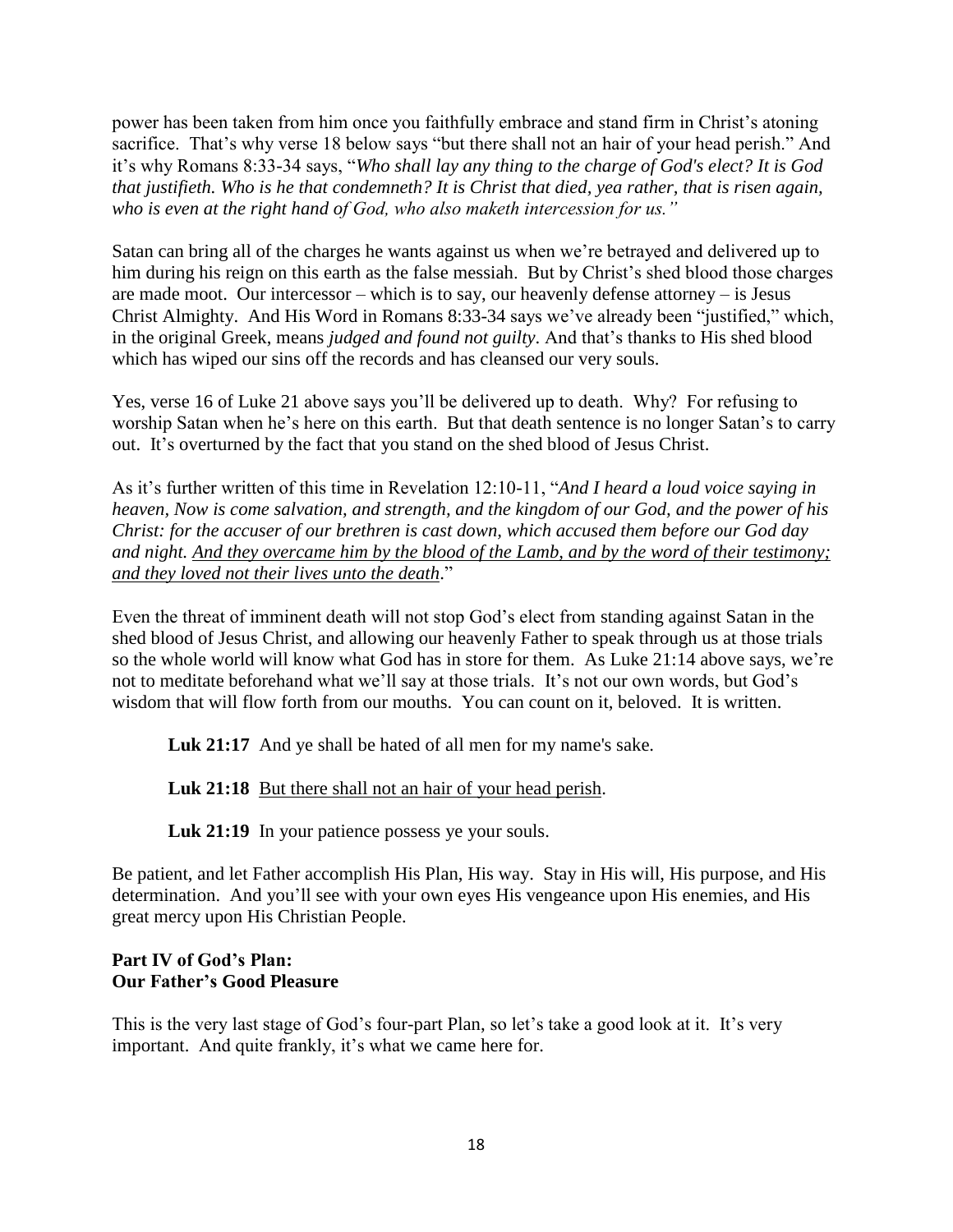We looked at our heavenly Father's great *will*, which is to save his children through repentance. We looked at our heavenly Father's great *purpose*, which is to destroy the devil and his wicked, unrepentant anti-christ children. We've looked at the Father's great *determination*, which is bring Satan's kingdom to its apex and then destroy it at Christ's Second Advent in front of the very faces of the wayward leaders of this world.

Now let's look at part four of God's Plan, which is our Father's Good Pleasure. We'll find it written, quite succinctly, in Luke 12:32.

**Luke 12:32** Fear not, little flock; for it is **your Father's good pleasure** to give you the kingdom.

Note the comma after "Fear not." In other words there's a *pause* put there. I believe it's put there on purpose. Just for you and me. Kind of like the Hebrew word "selah" you'll find in some of the Psalms, which means to pause and think about what you've just read, and then relate it to what you're about to read.

In other words, think about everything you've just learned. You don't have anything to fear from part one of God's plan, which is to save His children. You don't have anything to fear from part two of His plan, which is to destroy the devil and his wicked children. You don't have anything to fear from part three of God's plan, which is our Fathers determination to bring oneworldism to its culmination and then destroy it. And you certainly don't have anything to fear from part four of God's plan, which is to give *you* the kingdom of God.

In other words, through all of this, *have no fear at all*. I've got to emphasize that, because everybody gets so worked up and frightened when they start thinking about God's Plan. "Oh Lord, He's going to pour out His fiery indignation on the earth." But not on *you*, beloved. Not on those who operate within His will and who back His great Plan. Even Satan can't make "an hair of your head perish."

So feel free to let out a great big "Wow!" if you want to. The kingdom of God. It's going to be *yours*. Under Christ, of course. It's the King and His dominion. And He's turning it over to His faithful servants to run *with Him*.

And He says it's His "good pleasure" to give you that kingdom. There's a *lot* of love in that, beloved. Meditate on it. Much more is said there than the average Christian can absorb.

Do you remember Christ's words to His faithful followers in Revelation 3:21? He states there, "*To him that overcometh will I grant to sit with me in my throne, even as I also overcame, and am set down with my Father in his throne*." Again, there's a lot said there that the average Christian can't absorb. So meditate on it. Think it through. And take great joy in it. It will all be worthwhile in the end. More than you can know right now.

I'd also like you to take your Strong's Concordance and look up the word "little" (from "little flock") in Luke 12:32 above. It's #3398 in the Greek section of your Strong's Concordance. I want you to verify it. I don't want you to take my word for it. It's the Greek word *mikros*. You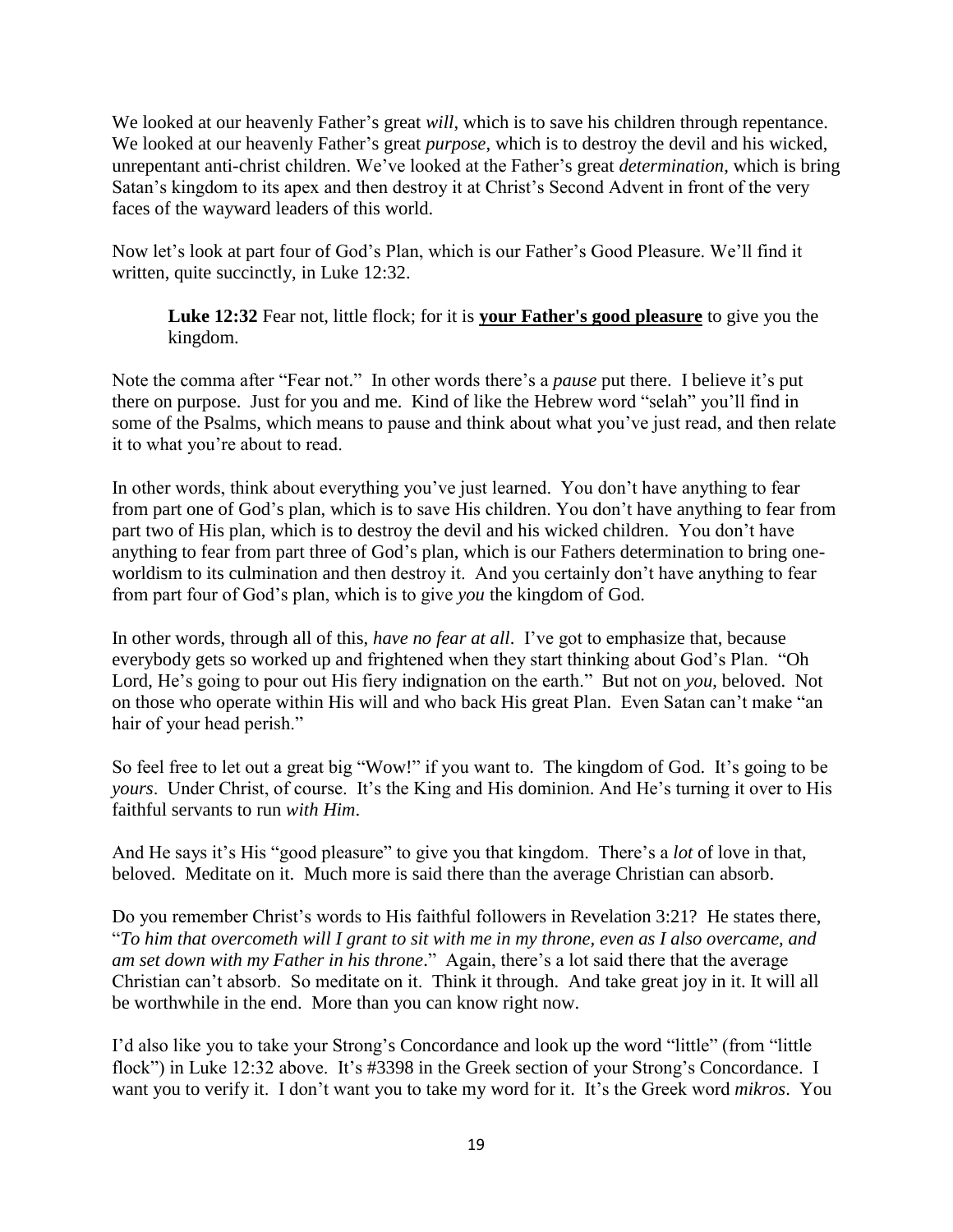know what it means? It's where we get our English word *micro*. As in *microscopic*. Do you know what Christ is talking about here? This is a *tiny* flock. This isn't a major worldwide Christian denomination.

The Scripture doesn't say, "Fear not, you great big denomination with huge cathedrals across the world." Nope. And it doesn't say, "Fear not, you great big denomination with huge buildings that can hold thousands of people at a shot." No. It doesn't say any of that.

It says this: "Fear not, *microscopic* flock."

That word *micros* in the Greek means the smallest or least part. It's that tiny seed of Psalm 22:30 where the Scripture says "a seed shall serve Him" in the final generation of this flesh earth age. As it's written:

**Psa 22:30** A seed shall serve him; it shall be accounted to the Lord for a generation.

**Psa 22:31** They shall come, and shall declare his righteousness unto a people that shall be born, that he hath done this.

Just a tiny seed. The remnant of God. That's all He needs. It's that little flock that constitutes God's church without walls. That church called the body of Christ. The called out ones. The ones who are willing to stand firm in the final days of this flesh earth age and not cave in to the humanistic garbage being offered by the world, nor to the empty religious traditions of man being offered by the mega-churches.

It's those who understand the four parts of God's plan, and back it to the hilt. It's those who are willing to work to overcome Satan "by the blood of the Lamb, and by the word of their testimony." It's those who "loved not their lives unto the death." It's those who seek the Father's will for their lives, and pray to Him for guidance and direction, studying His Word daily to see what He'd have of them as the final days of this flesh earth age slowly but surely grow toward a close.

It's those who understand that Christ's words, "*If ye continue in my word then ye shall know the truth and the truth shall make you free*" do not mean "If you continue in empty church traditions then you shall know the truth and the truth shall make you free."

This micro-flock, compared to the 6 billion-plus people now living on this old earth is truly microscopic in size. Again, God likes it that way. Remember Gideon's army being whittled down from tens of thousands of soldiers to only 300? When the army is so small against an overwhelming enemy, the soldiers can't take credit for the victory. They know the victory was *given to them* through God's blessings, in return for their faithfulness. There's no other way such a great victory could come about.

And so it will be with God's little micro-flock. He gives us the victory over Satan and his fallen angels in the final days of this flesh earth age. Then He gives us the kingdom. But it's only by His mighty blessings that we obtain that victory, and that kingdom, in response to our faith.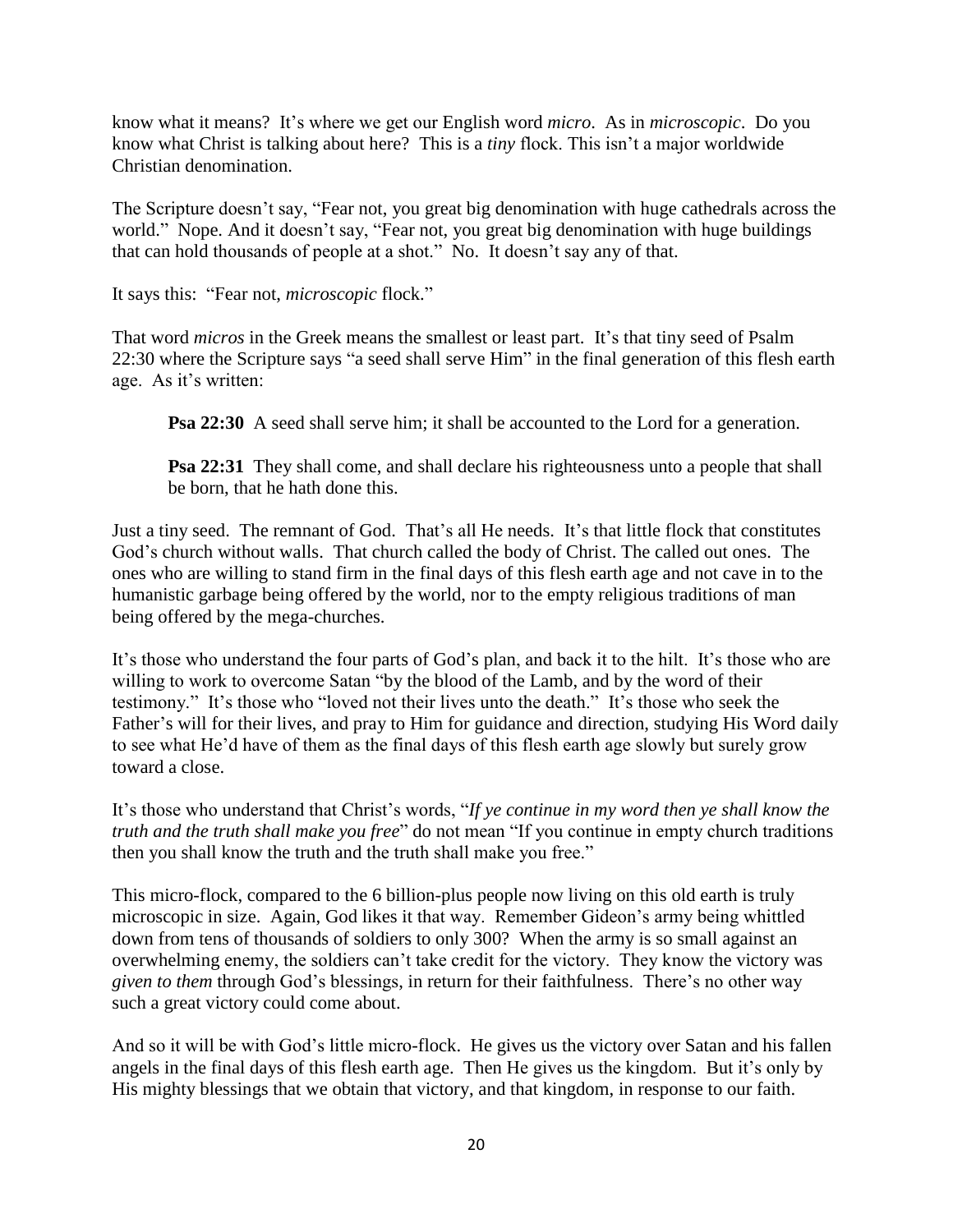That micro-flock is God's elect. And there are seven thousand of them (Romans 11:4). Plus, there's a hundred and forty four thousand more of them who are having the Word of God sealed into their minds even as you read this little study (Revelation 7:3-8).

And yes, according to John chapter 17, where Christ made one of the most beautiful prayers to the Father ever recorded, there are even more who will follow God's elect (John 17:20-21) after hearing them teach the Word of God in truth and in sincerity. And yes, finally, this includes the ethnic peoples who have turned to Christ, as well, and who, spiritually speaking, are referred to as "the nations of them which are saved" in Revelation 21:24. There, the word "nations" is translated from the Greek word *ethnos* (Strong's G-1484) meaning ethnic peoples.

Compared to the well over 6 billion people on this earth right now, it's a microscopic flock, indeed. They don't have big church buildings. They don't have big cathedrals. There's just a few of them spread willy nilly, so to speak, across this globe. And what makes them different from all of the others is that they study their Father's word diligently, on a daily basis, as often as they can. They remain faithful and never cave in to churchianity, which is to say, to the empty church traditions that make void the Word of God. And when confronted by the enemy, they don't cave in there, either. They won't give up on God's Word for anything.

As my favorite pastor likes to say, "When the plowing gets too deep for everybody else they just keep right on plowing no matter what."

So "Fear not microscopic flock, for it is your Father's good pleasure to give you the kingdom." I'll tell you what. You should get a lot of joy out of that verse. Because it's written for you. Everything that could possibly make it all worthwhile when we're done is right there. Because that eternal kingdom is awesome. And it's yours if you remain faithful to His Word.

As it further states in that same chapter of Luke:

**Luk 12:33** Sell that ye have, and give alms; provide yourselves bags which wax not old, a treasure in the heavens that faileth not, where no thief approacheth, neither moth corrupteth.

The focus of that micro-flock is not on earthly treasures, but instead, on heavenly ones. They quite literally work for God on this earth.

Luk 12:34 For where your treasure is, there will your heart be also.

If your treasure is on this earth, your heart will always be focused on things earthly. And if your treasure is in heaven, then it's the spiritual things you'll be largely focused on – particularly God's Word. We all have to live on this earth. But we are not *of* this earth. And the micro-flock are those who don't allow the things of this earth to suck them into its orbit.

Luk 12:35 Let your loins be girded about, and your lights burning;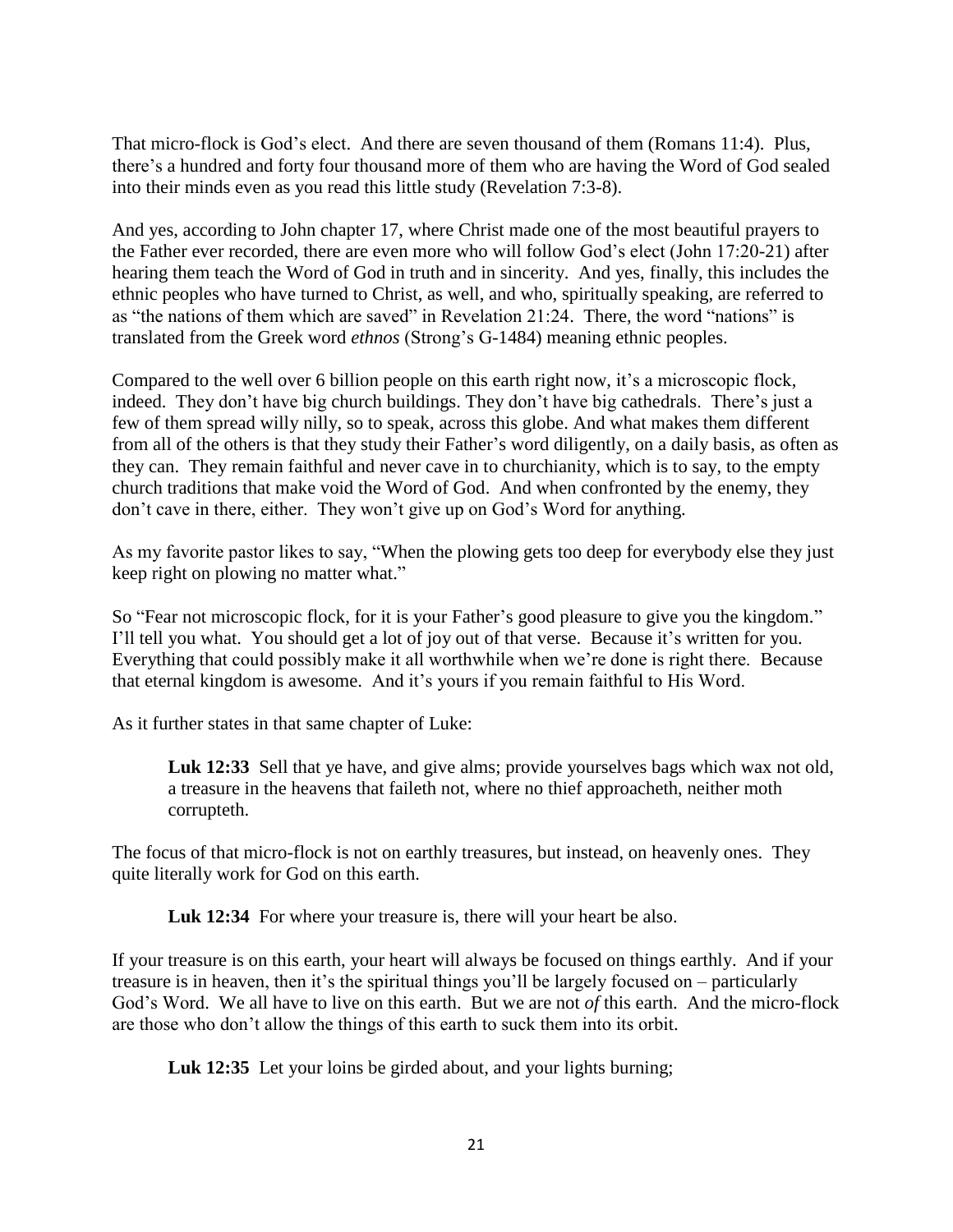Our loins are to be girded about with the truth of God's Word. That's our Light. That's what gives us our direction and purpose. We understand the four parts of God's Plan. We back our heavenly Father's great Plan to save His children, destroy the devil and his wicked ones, bring one-worldism under Satan to fruition and then tear it down before the eyes of the rulers of this earth, and finally, to restore the kingdom and give it to His micro-flock.

Luk 12:36 And ye yourselves like unto men that wait for their lord, when he will return from the wedding; that when he cometh and knocketh, they may open unto him immediately.

There's no gender in the word "men" in the above verse. It's translated from the Greek word *anthropos* (Strong's G-444), meaning *humans*. That's men and women alike.

These are those faithful servants of Christ who are *already* married to the Lord, spiritually speaking. They're the Zadok of Ezekiel 44, which is to say, the very elect who wait upon the Lord on this earth in the final generation. They have no need to attend the kingdom wedding at Christ's Second Advent, when He returns and takes His bride, i.e., the 144,000 faithful servants of Revelation 7 and any others who have come to the Lord during the final months of Satan's reign as they've heard the truth of God's Word taught through the mouths of the two witnesses and the Zadok.

So the Zadok wait upon the Lord to return from that wedding, which takes place at His Second Advent, because their spiritual marriage to the Lord took place long ago, in the first age. They were chosen in the world that was. They stood against Satan at that time, during his great rebellion against God when he deceived one-third of God's children. And they'll do it again, here, on this old earth, in the final days of this flesh earth age. Our Lord and Savior will see to it.

And when His great plan has reached its culmination, this micro-flock, this faithful wife of His (spiritually speaking, stay with me), will be waiting on Him, with the lights burning, like a faithful wife waiting for her husband to return from a long journey. And yes, when He knocks, they'll open that door for Him immediately --- their joy fulfilled.

**Luk 12:37** Blessed are those servants, whom the lord when he cometh shall find watching: verily I say unto you, that he shall gird himself, and make them to sit down to meat, and will come forth and serve them.

An interesting role reversal, wouldn't you say? Normally, a wife sits her returning husband down and serves him a "welcome home" meal. But here, the returning Husband sits the faithful "wife" down and serves her. And why? Because when He returned He found her faithfully manning the watch. She understood the plan. Her faith never wavered.

The word "watching" in the above verse is translated from the Greek word *gregoreuo* (Strong's G-1127), which means "to keep awake...to be vigilant...to remain watchful." Those familiar with Ezekiel 44 will understand. Again, this spiritual wife – this micro-flock -- are the Zadok of Ezekiel 44:15-28, who "kept the charge of my sanctuary when the children of Israel went astray from me" and who "teach my people the difference between the holy and profane, and cause